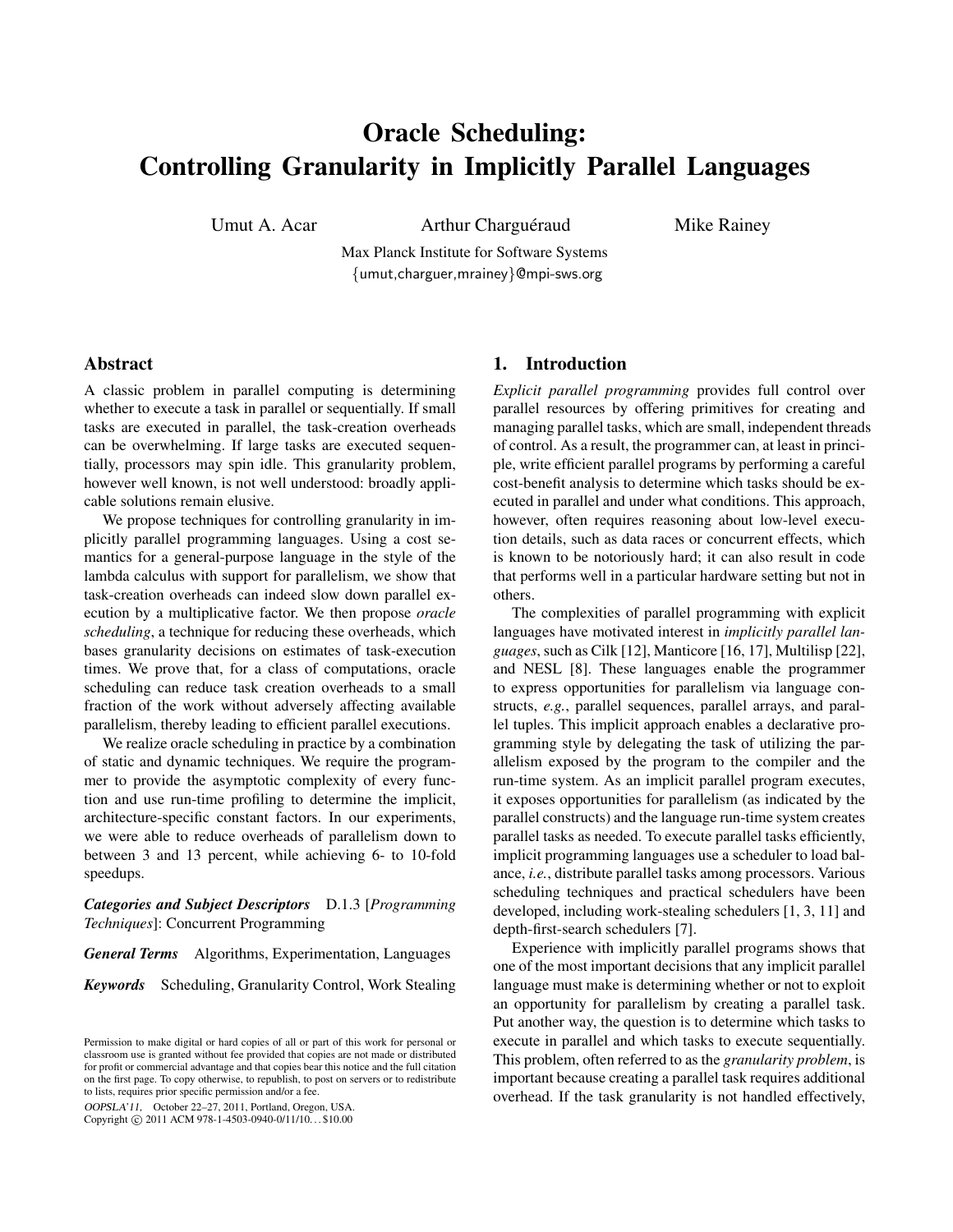task-creation overheads can easily obliterate the benefit of parallelism.

Many parallel programs are characterized by parallel slackness [41], a property which indicates that the program exposes many more opportunities for parallelism than the number of available processors. In such programs, effective granularity control is crucial because the program typically creates many small tasks, thereby ensuring significant scheduling overhead.

No known broadly applicable solution to the granularity problem exists. Theoretical analyses often ignore taskcreation overheads, yielding no significant clues about how these overheads may affect efficiency. Practical implementations often focus on reducing task-creation overheads instead of attempting to control granularity. As a result, practitioners often deal with this issue by trying to estimate the right granularity of work that would be sufficiently large to execute in parallel. Since the running time of a task depends on the hardware, such manual control of granularity is difficult and bound to yield suboptimal results and/or nonportable code [40].

In this paper, we propose theoretical and practical techniques for the granularity problem in implicit parallelprogramming languages. Our results include theorems that characterize how parallel run time is affected by taskcreation overheads, which we show to be significant (Section 3). To reduce these overheads, we consider a granularity control technique that relies on an oracle for determining the run-time of parallel tasks (Section 2). We show that if the oracle can be implemented efficiently and accurately, it can be used to improve efficiency for a relatively large class of computations (Section 3). Based on this result, we describe how oracles can be realized in practice; we call this technique *oracle scheduling* because it relies on an oracle to estimate task sizes and because it can be used in conjunction with practically any other scheduler (Section 4). Finally, we propose an implementation of oracle scheduling that uses complexity functions defined by the user to approximate accurately run-time of parallel tasks (Section 4). We present an implementation and evaluation of the proposed approach by extending a subset of the Caml language (Sections 5 and 6).

Brent's theorem [13], commonly called the work-time principle, characterizes what is arguably the most important benefit of parallel programs, which is that a parallel program can be executed on a multiprocessor to obtain near linear speedups. For a computation, let *raw work*, written w, refer to the total number of executed instructions, and let *raw depth*, written d, refer to the length longest dependent chain of executed instructions. Brent's theorem shows that we can execute a computation with  $w$  raw work and  $d$  raw depth in no more than  $w/P + d$  steps on P processors using any *greedy scheduler*. <sup>1</sup> A greedy scheduler is a scheduler that can find available work immediately. This assumption is reasonably realistic, as practical multiprocessor scheduling algorithms, such as work-stealing, can match Brent's bound asymptotically for certain relatively large classes of computations, *e.g.*, fork-join and nested data-parallel computations.

In the execution model with raw work and raw depth, each instruction implicitly is assigned unit cost. Unfortunately, this model does not direcly account for task-creation overheads. To assess the significance of these overheads in implicitly parallel programs, we consider a lambda calculus with parallel tuples and present a cost-semantics for evaluating expression of this language (Section 2). The cost semantics accounts for task-creation overheads by assigning non-unit costs to the operations generating such overheads. In addition to raw work and raw depth, the cost semantics yield total work, total depth of each evaluated expression. We define *total work*, written W, as the total cost of the evaluated instructions, and *total depth*, written D, as the total cost of the most expensive dependent chain of evaluated instructions—total work and total depth include taskcreation overheads.

Using this cost semantics, we show that task creation overheads can be a significant multiplicative factor of the raw work. To understand the understand the impact of the overheads, we adapt Brent's theorem to take them into account (Section 2). Specifically, we show that parallel computations with total work  $W$  and total depth  $D$  can be executed in no more than  $W/P+\mathcal{D}$  steps. Intuitively, this bound shows that task-creation overheads contribute directly to the parallel run time just like any other work. Combined with the result that task-creation overheads can increase total work by a multiplicative factor, the generalized Brent's theorem implies that the overheads slow down parallel run time by a multiplicative factor.

To reduce task-creation overheads, we propose an alternative *oracle semantics* that capture a well-known principle for avoiding the task-creation overheads. We evaluate a task in parallel only if its is sufficiently large, *i.e.*, greater than some *cutoff* constant  $\kappa$ . We show that the oracle semantics can decrease the overheads of task-creation by any desired constant factor  $\kappa$ , but only at the cost of increasing the total depth (Sections 2 and 3). These bounds suggest that we can reduce the task-creation overheads significantly, if we can realize the semantics in practice. This unfortunately is impossible because it requires determining a priori task-creation overheads. We show, however, that a realistic oracle that can give constant-factor approximations to the task run times can still result in similar reductions in the overheads. We show that if we have prior knowledge of the raw work and the raw depth of a computation, then we can pick the optimal cutoff constant  $\kappa$  that yields the fastest parallel run time for a class of computations. We also show that, under some assumptions, there exists a constant  $\kappa$  that reduces the task creation overheads to a small constant ratio of the raw work, without

 $1$  Note that the bound is tight within a factor of two.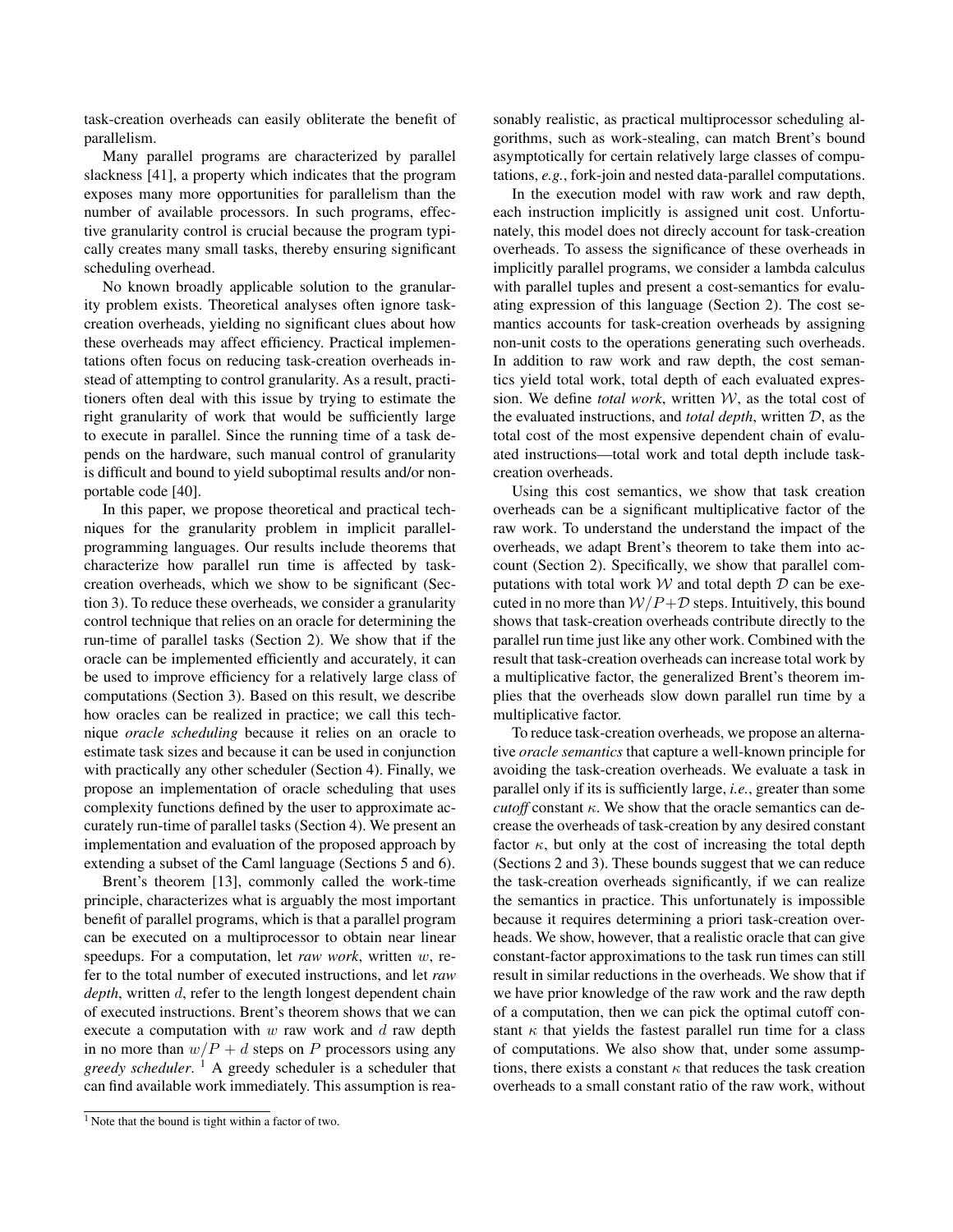increasing the depth of the computation in a way that would significantly affect the run time.

To realize the oracle semantics in practice, we describe a scheduling technique that we call *oracle scheduling* (Section 4). Oracle scheduling relies on a *task-size estimator* that can estimate the actual run time of parallel tasks in constanttime within a constant factor of accuracy, and a conventional greedy scheduling algorithm, *e.g.*, work-stealing, or a parallel depth-first scheduler. Oracle schedulers perform efficient parallel task creation by selectively executing in parallel only those tasks that have a large parallel run-time. We describe an instance of the oracle scheduler that relies on an estimator that uses asymptotic cost functions (asymptotic complexity bounds) and judicious use of run-time profiling techniques to estimate actual run-times accurately and efficiently. This approach combines an interesting property of asymptotic complexity bounds, which are expressed without hardware-dependent constants, and profiling techniques, which can be used to determine these constants precisely.

We present a prototype implementation of the proposed approach (Section 5) by extending the OCAML language to support parallel tuples and complexity functions. The implementation translates programs written in this extended language to the PML (Parallel ML) language [17]. Although our implementation requires the programmer to enter the complexity information, this information could also be inferred in some cases via static analysis (*e.g.*, [25] and references therein). In our implementation, for simplicity we only consider programs for which the execution time is (with high probability) proportional to the value obtained by evaluating the asymptotic complexity expression. We extend the Manticore compiler for PML to support oracle scheduling and use it to compile generated PML programs. Our experiments (Section 6) show that oracle implementation can reduce the overheads of a single processor parallel execution to between 3 and 13 percent of the sequential time. When using 16 processors, we achieve 7- to 15-fold speedups on an AMD machine and 6- to 10-fold speedups on an Intel machine.

## 2. Source Language

To give an accurate account of the cost of task creation, and to specify precisely our compilation strategy, we consider a source language in the style of the  $\lambda$ -calculus and present a dynamic cost semantics for it. The semantics and the costs are parameterized by  $\tau$  and  $\phi$ , which represent the cost of creating a parallel task and the cost of consulting an external oracle for predicting the sizes of its two branches respectively. By using a known proof technique, we generalize Brent's theorem to take task-creation overheads into account.

$$
v \quad ::= \quad x \mid \mathtt{n} \mid (v,v) \mid \mathtt{inl}\ v \mid \mathtt{inr}\ v \mid \mathtt{fun}\ f.x.e
$$

$$
e ::= v | \text{let } x = e_1 \text{ in } e_2 | (v v) | \text{fst } v | \text{snd } v |
$$
  
case v of {inl x.e, inr x.e} | (e, e) | (|e, e|)

#### Figure 1. Abstract syntax of the source language

## 2.1 Cost semantics

The source language includes recursive functions, pairs, sum types, and parallel tuples. Parallel tuples enable expressing computations that can be performed in parallel, similar to the fork-join or nested data parallel computations. For simplicity of exposition, we consider parallel tuples of arity two only. Parallel tuples of higher arity can be easily represented with those of arity two.

To streamline the presentation, we assume programs to be in A-normal form, with the exception of pairs and parallel pairs, which we treat symmetrically because our compilation strategy involves translating parallel pairs to sequential pairs. Figure 1 illustrates the abstract syntax of the source language. We note that, even though the presentation is only concerned with a purely-functional language, it is easy to include references; for the purposes of this paper, however, they add no additional insight and thus are omitted for clarity.

We define a dynamic semantics where parallel tuples are evaluated selectively either in parallel or sequentially, as determined by their relative size compared with some constant  $\kappa$ , called the cutoff value and such that  $\kappa \geq 1$ . To model this behavior, we present an evaluation semantics that is parameterized by an identifier that determines the *mode* of execution, *i.e.*, sequential or not. For the purpose of comparison, we also define a *(fully) parallel* semantics where parallel tuples are always evaluated in parallel regardless of their size. The *mode* of an evaluation is sequential (written seq), parallel (written par), or oracle (written orc). We let  $\alpha$  range over modes:

$$
\alpha \ ::= \ \mathsf{seq} \ | \ \mathsf{par} \ | \ \mathsf{orc}.
$$

In addition to an evaluating expression, the dynamic semantics also returns cost measures including *raw work* and *raw depth* denoted by w and d (and variants), and *total work* and *total depth*, denoted by  $W$  and  $D$  (and variants). Dynamic semantics is presented in the style of a natural (bigstep) semantics and consists of evaluation judgments of the form

$$
e \Downarrow^{\alpha} v, (w, d), (\mathcal{W}, \mathcal{D}).
$$

This judgment states that evaluating expression  $e$  in mode  $\alpha$ yields value v resulting in raw work of w and raw depth of  $d$ and total work of  $W$  and total depth of  $D$ .

Figure 2 shows the complete inductive definition of the dynamic cost semantics judgment  $e \Downarrow^{\alpha} v, (w, d), (W, \mathcal{D})$ . When evaluating any expression that is not a parallel tuple,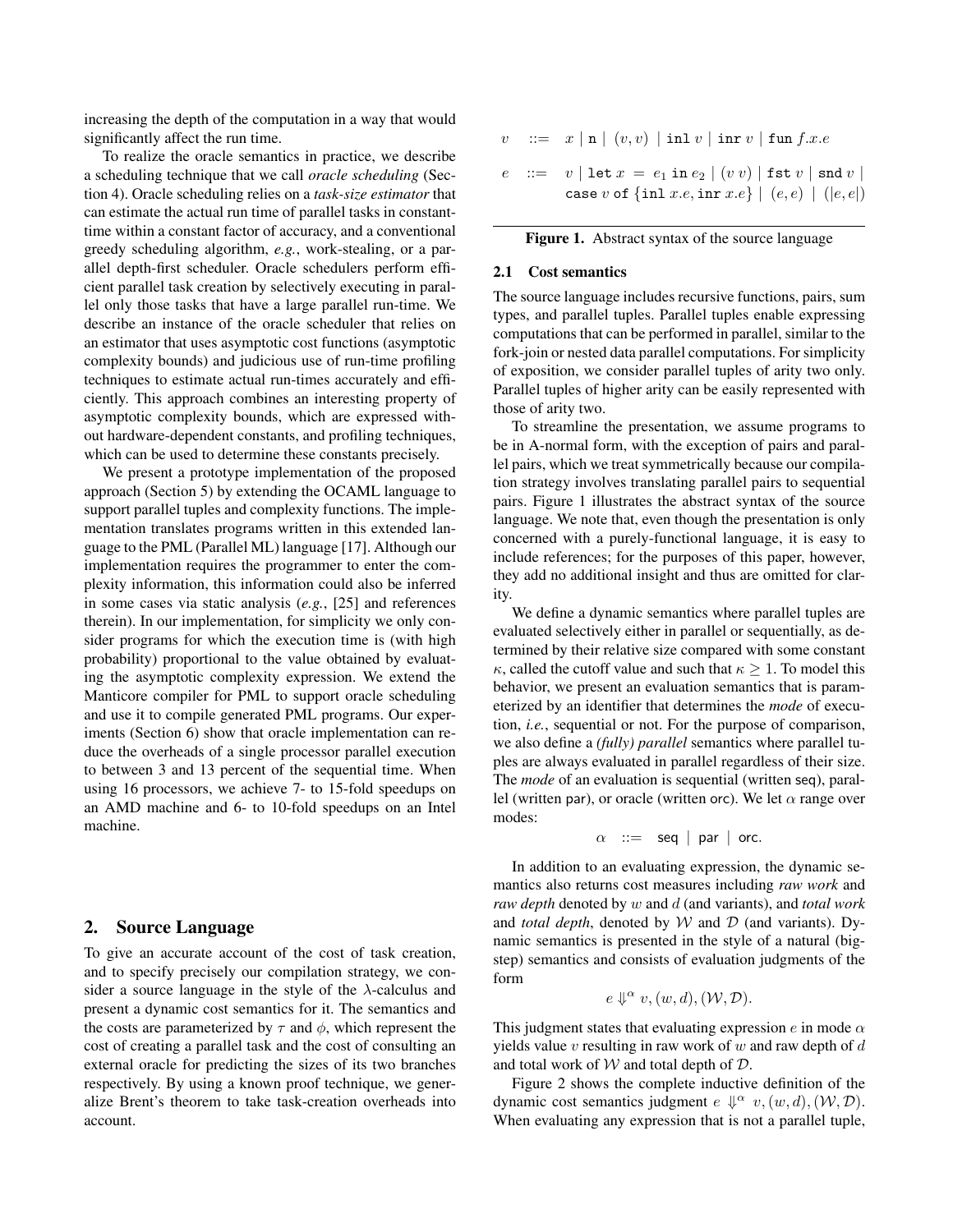## (value)

$$
\overline{v\Downarrow^{\alpha} v,(1,1),(1,1)}
$$

| (let)                      | $e_1 \Downarrow^{\alpha} v_1, (w_1, d_1), (\mathcal{W}_1, \mathcal{D}_1) \qquad e_2[v_1/x] \Downarrow^{\alpha} v, (w_2, d_2), (\mathcal{W}_2, \mathcal{D}_2)$                                                                                                      |
|----------------------------|--------------------------------------------------------------------------------------------------------------------------------------------------------------------------------------------------------------------------------------------------------------------|
|                            | (let $x = e_1$ in $e_2$ ) $\sqrt[n]{a}$ v, $(w_1 + w_2 + 1, d_1 + d_2 + 1)$ , $(\mathcal{W}_1 + \mathcal{W}_2 + 1, \mathcal{D}_1 + \mathcal{D}_2 + 1)$                                                                                                             |
| (ap <sub>p</sub> )         |                                                                                                                                                                                                                                                                    |
|                            | $\frac{(v_1 = \texttt{fun } f.x.e)}{(v_1 \ v_2) \Downarrow^{\alpha} v.(w + 1, d + 1). (W + 1, D + 1)}$                                                                                                                                                             |
|                            |                                                                                                                                                                                                                                                                    |
| (first)                    | (second)                                                                                                                                                                                                                                                           |
|                            | $\frac{1}{\left(\text{fst}\left(v_1, v_2\right)\right) \Downarrow^{\alpha} v_1, (1, 1), (1, 1)}$ $\frac{1}{\left(\text{snd}\left(v_1, v_2\right)\right) \Downarrow^{\alpha} v_2, (1, 1), (1, 1)}$                                                                  |
| (case-left)                |                                                                                                                                                                                                                                                                    |
|                            | $e_1[v_1/x_1] \Downarrow^{\alpha} v, (w, d), (\mathcal{W}, \mathcal{D})$                                                                                                                                                                                           |
|                            | $\texttt{case (inl } v_1) \ \overline{\texttt{of} \ \{ \texttt{inl } x_1.e_1, \texttt{inr } x_2.e_2 \} \ \Downarrow^{\alpha} v, (w+1,d+1), (\mathcal{W}+1, \mathcal{D}+1)}$                                                                                        |
| (case-right)               |                                                                                                                                                                                                                                                                    |
|                            | $\frac{e_2[v_2/x_2]\Downarrow^\alpha v, (w,d), (\mathcal{W}, \mathcal{D})}{\text{case (inr } v_2) \text{ of } \{\text{inl }x_1.e_1, \text{inr }x_2.e_2\}\Downarrow^\alpha v, (w+1,d+1), (\mathcal{W}+1, \mathcal{D}+1)}$                                           |
|                            |                                                                                                                                                                                                                                                                    |
| (tuple)                    |                                                                                                                                                                                                                                                                    |
|                            |                                                                                                                                                                                                                                                                    |
|                            | $\frac{e_1 \Downarrow^{\alpha} v_1, (w_1, d_1), (\mathcal{W}_1, \mathcal{D}_1)}{(e_1, e_2) \Downarrow^{\alpha} (v_1, v_2), (w_1 + w_2 + 1, d_1 + d_2 + 1), (\mathcal{W}_1 + \mathcal{W}_2 + 1, \mathcal{D}_1 + \mathcal{D}_2 + 1)}$                                |
| (ptuple-seq)               |                                                                                                                                                                                                                                                                    |
|                            | $\frac{e_1 \downarrow^{\text{seq}} v_1, (w_1, d_1), (\mathcal{W}_1, \mathcal{D}_1)}{( e_1, e_2 ) \downarrow^{\text{seq}} (v_1, v_2), (w_1 + w_2 + 1, d_1 + d_2 + 1), (\mathcal{W}_1 + \mathcal{W}_2 + 1, \mathcal{D}_1 + \mathcal{D}_2 + 1)}$                      |
|                            |                                                                                                                                                                                                                                                                    |
| (ptuple-par)               |                                                                                                                                                                                                                                                                    |
|                            |                                                                                                                                                                                                                                                                    |
|                            | $\frac{e_1\,\,\psi^{\rm par}\,\,v_1,(w_1,d_1),(\mathcal W_1,\mathcal D_1)}{( e_1,e_2 )\,\,\psi^{\rm par}\,\,(v_1,v_2)\,,(w_1+w_2+1,\max{(d_1,d_2)}+1),(\mathcal W_1+\mathcal W_2+1+\tau,\max{(\mathcal D_1,\mathcal D_2)}+1+\tau)}$                                |
| (ptuple-orc-parallelize)   |                                                                                                                                                                                                                                                                    |
|                            | $w_1 \geq \kappa \ \wedge \ w_2 \geq \kappa \qquad e_1 \Downarrow^{\text{orc}} v_1, (w_1, d_1), (\mathcal{W}_1, \mathcal{D}_1) \qquad e_2 \Downarrow^{\text{orc}} v_2, (w_2, d_2), (\mathcal{W}_2, \mathcal{D}_2)$                                                 |
|                            | $\overline{( e_1,e_2 ) \Downarrow^{\text{occ}} (v_1,v_2), (w_1+w_2+1,\max{(d_1,d_2)}+1), ( \mathcal{W}_1+\mathcal{W}_2+1+\tau+\phi, \max{(\mathcal{D}_1,\mathcal{D}_2)}+1+\tau+\phi)}$                                                                             |
| (ptuple-orc-sequentialize) |                                                                                                                                                                                                                                                                    |
|                            | $w_1 < \kappa \vee w_2 < \kappa$                                                                                                                                                                                                                                   |
|                            | $\frac{e_1\Downarrow^{(\text{if }w_1< \kappa \text{ then seq else orc})}v_1,(w_1,d_1),(\mathcal{W}_1,\mathcal{D}_1)}{( e_1,e_2 )\Downarrow^{\text{orc}}(v_1,v_2), (w_1+w_2+1,d_1+d_2+1), (\mathcal{W}_1+\mathcal{W}_2+1+\phi,\mathcal{D}_1+\mathcal{D}_2+1+\phi)}$ |
|                            |                                                                                                                                                                                                                                                                    |



we calculate the (raw or total) work and the (raw or total) depth by summing up those of the premises (subexpressions) and adding one unit to include the cost of the judgment. For all expressions, including parallel tuples, each evaluation step contributes 1 to the raw work or raw depth. When calculating total work and total depth, we take into account the cost of creating a parallel task  $\tau$  and the cost of making an oracle decision  $\phi$ .

Evaluation of parallel tuples vary depending on the mode.

- Sequential mode. Parallel tuples are treated exactly like sequential tuples: evaluating a parallel tuple simply contributes 1 to the raw and the total work (depth), which are computed as the sum of the work (depth) of the two branches plus 1. In the sequential mode, raw and total work (depth) are the same.
- Parallel mode. The evaluation of parallel tuples induces an additional constant cost  $\tau$ . The depth is computed as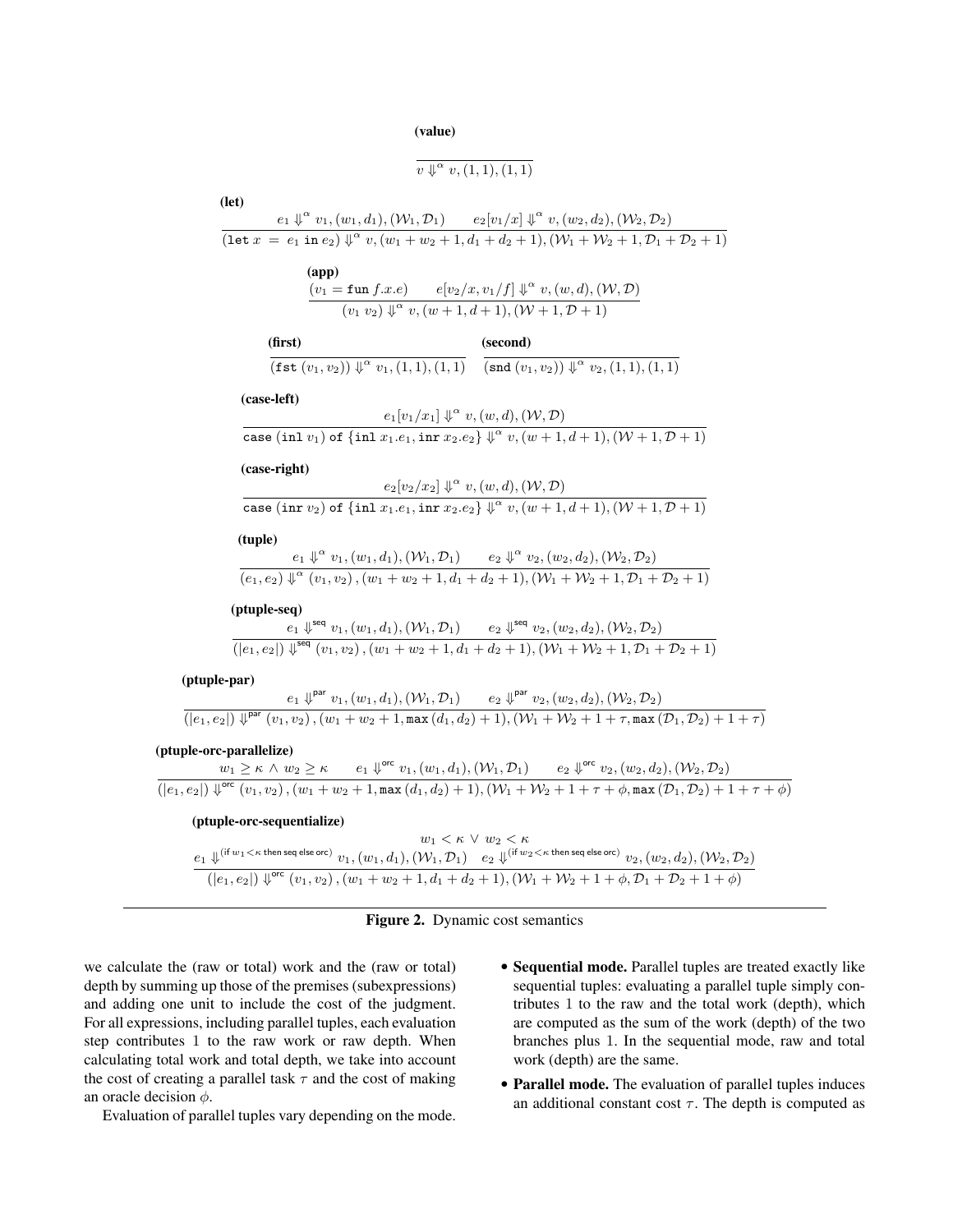the maximum of the depths of the two branches of the parallel tuple plus 1, and work is computed as the sum of the work of the two branches plus  $\tau$ . In the oracle mode, there are two cases. If the parallel tuple is scheduled sequentially, then its costs 1 unit. Raw/total work and depth are both calculated as the sum of the depth of the branches plus one. If the parallel tuple is evaluated in parallel, then an extra cost  $\tau$  is included in the total work and depth and the depth is computed as the maximum of the depth of the two branches.

• Oracle mode. The scheduling of a parallel tuple depends on the amount of raw work involved in the two branches. If the raw work of each branch is more than  $\kappa$ , then the tuple is evaluated in parallel in the oracle mode. Otherwise, the raw work of at least one branch is less than  $\kappa$ , and the tuple is executed sequentially. When evaluating a parallel tuple sequentially, the mode in which each branch is evaluated depends on the work involved in the branch. If a branch contains more than  $\kappa$  units of raw work, then it is evaluated in oracle mode, otherwise it is evaluated in sequential mode. This switching to sequential mode on small tasks is needed for ensuring that the oracle is not called too often during the evaluation of a program.

#### 2.2 Generalized Brent's theorem

In order to relate the total work and total depth of a program with its execution time, we rely on Brent's theorem. This theorem is usually formulated in terms of *computation DAGs*. A computation DAG is a directed acyclic graph that represents a parallel computation. Nodes in the graph represent atomic computations. Edges between nodes represent precedence relations, in the sense that an edge from  $a$  to  $b$  indicates that the execution of a must be completed before the execution of b can start. Every computation DAG includes a *source* node and a *sink* node, representing the starting and the end points of the computation, respectively. Those nodes are such that all nodes of a computation DAG are reachable from the source node, and the sink node is reachable from all nodes. An example computation DAG appears in Figure 3. A node is said to be *ready* if all the nodes that points to it have already been executed.

Brent's theorem gives a bound on the time required for executing all the tasks in a computation DAG with a greedy scheduler, assuming that each node takes a unit of time to execute. A scheduler is said to be *greedy* if it never stays idle unnecessarily, i.e., when there exists a ready node the scheduler finds it at no cost and executes it. Typical proofs of Brent's theorem assume a unit cost model where each instruction costs a unit cost to execute and construct a "levelby-level" execution schedule.

One way to extend the Brent's theorem to include taskcreation overheads is to assign a weight to each node. Proving such a generalization directly, however, turns out to be highly nontrivial and in our attempts resulted in relatively



Figure 3. An example computation DAG.

complex proofs. Another approach is to represent non-unit cost tasks with a sequence of unit tasks, e.g., we can replace a task with weight three with a sequence of three unit-cost tasks. Since overheads are non-divisible work, we would require that such tasks execute on the same processors back to back without interleaving with other tasks. With this approach, typical proofs of Brent's theorem, which assume a "level-by-level" execution schedule, do not work because they break up sequences. Fortunately, we have found that Arora et al's proof [3] can be adapted easily for this purpose, because it makes no assumption about ordering of ready nodes, directly allowing us to generalize Brent's theorem to include task-creation overheads.

#### Theorem 2.1 (Brent's theorem for computation DAGs)

*Let* G *be a computation DAG made of* W *nodes and whose longest path has length* D*. Any greedy scheduler can exe*cute this computation DAG in no more than  $\frac{W}{P}$  +  $D$  steps on P *processors.*

Proof At each execution step, each processor places a token in the *work bucket* if it is busy at this step, otherwise it places a token in the *idle bucket*. The work bucket contains exactly W tokens at the end of the execution. Let  $I$  be the number of tokens contained in the idle bucket at the end of the execution, and let  $T$  denote the total number of steps in the execution. Because a total  $TP$  tokens are created, we have  $TP = W + I$ . In order to establish the result  $T \leq \frac{W}{P} + D$ , it thus suffices to establish the inequality  $I \leq PD$ .

Consider a given time step. If all processors are executing then the idle bucket receives zero tokens. Otherwise, a number of processors are idle. In this case, the idle bucket receives between one and  $P - 1$  tokens. We can bound the number of time steps at which this situation happens, as follows. If one or more processors are idle, it means that those processors cannot find a ready task to execute. Because the scheduler is assumed to be greedy, it must be the case that all the ready tasks are currently executing. Therefore, at such a time step, the maximal length of a path in the computation DAG starting from a ready node decreases by one unit. Because the maximal length of a path in the computation DAG is initially  $D$ , there can be at most  $D$  time steps at which not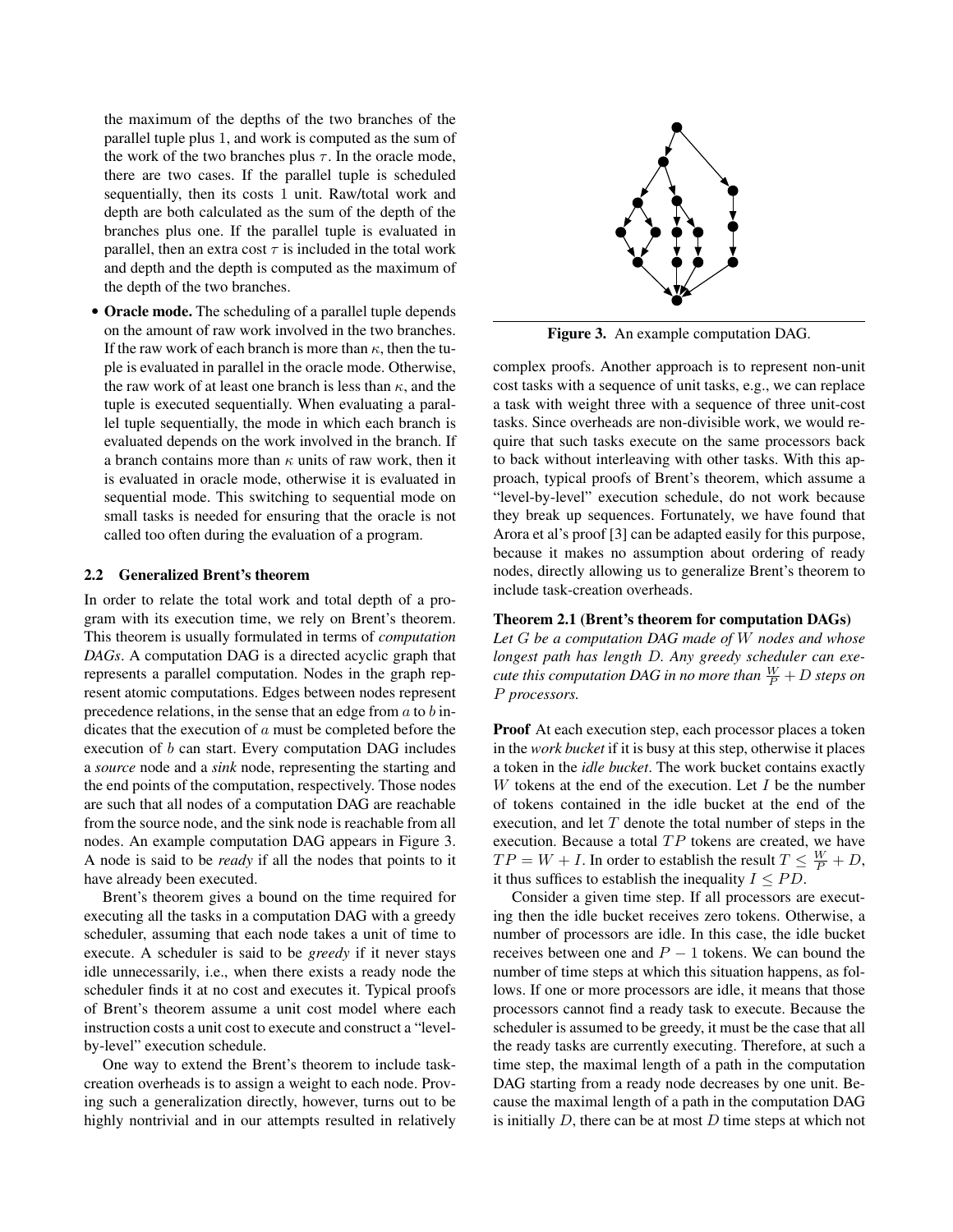all processors are executing. It follows that the final number of tokens in the idle bucket does not exceed  $(P-1)D$ . This result entails the inequality  $I \leq PD$ .  $\Box$ 

Observe that the proof does not impose any constraint on the order in which the ready tasks should be executed by the processors. So, if one processor starts working on a sequence of several nodes, then it can execute all the nodes in the sequence before looking for other ready tasks. Therefore, the proof accepts computation DAGs that encode non-unit tasks as sequences of unit tasks. We will make use of such an encoding in the proof of our next theorem, which relates our cost semantics to the computation DAG model.

# Theorem 2.2 (Brent's theorem for the cost semantics)

Assume  $e \Downarrow^{$ d*. Any greedy scheduler can execute the expression* e *in no more than*  $\frac{W}{P} + D$  *computations steps on P processors.* 

Proof In order to invoke the version of Brent's theorem that applies to computation DAGs, we build the computation DAG associated with the execution of the expression e, including nodes that represent the cost of scheduling. To that end, we describe a recursive algorithm for turning an expression  $e$  with total work  $W$  and total depth  $D$  into a corresponding computation DAG containing  $W$  nodes and whose longest path has length  $D$ . The algorithm follows the structure of the derivation that  $e$  has total work  $W$  and total depth D.

- If the last rule has zero premises, then  $e$  is an atomic expression and  $W = D = 1$ . We build the corresponding DAG as a single node.
- If the last rule has one premise, then  $W$  takes the form  $W_1 + 1$  and D takes the form  $\mathcal{D}_1 + 1$ . Let  $G_1$  be the DAG corresponding to the sub-expression described in the premise. We build  $G$  by extending  $G_1$  with one node at the bottom, that is, by sequentially composing  $G_1$  with a DAG made of a single node.
- Otherwise the last rule has two premises. First, consider the case where  $e$  is a let-expression. W takes the form  $W_1 + W_2 + 1$  and D takes the form  $D_1 + D_2 + 1$ . Let  $G_1$  and  $G_2$  be the DAGs corresponding to the two subexpressions. We build  $G$  by sequentially composing  $G_1$ with a single node and then with  $G_2$ .
- Consider now the case of a parallel tuple that is sequentialized. W takes the form  $W_1 + W_2 + 1 + \phi$  and D takes the form  $\mathcal{D}_1 + \mathcal{D}_2 + 1 + \phi$ . Let  $G_1$  and  $G_2$  be the DAGs corresponding to the two branches. We build  $G$  by sequentially composing  $1 + \phi$  unit-cost nodes with the sequential composition of  $G_1$  and  $G_2$ .
- Finally, consider the case of a parallel tuple that is parallelized. W takes the form  $W_1 + W_2 + 1 + \tau + \phi$  and D takes the form max  $(\mathcal{D}_1, \mathcal{D}_2) + 1 + \tau + \phi$ . Let  $G_1$  and  $G_2$  be the DAGs corresponding to the two branches. We

build G by sequentially composing  $1 + \tau + \phi$  unit-cost nodes with the parallel composition of  $G_1$  and  $G_2$ .

It is straightforward to check that, in each case,  $W$  and  $D$ match the number of nodes and the total depth of the DAG being produced.  $\Box$ 

## 3. Analysis

We analyze the impact of task creation overheads on parallel execution time and show how these costs can be reduced dramatically by using our oracle semantics. For our analysis, we first consider an *ideal oracle* that always makes perfectly accurate predictions (about the raw work of expressions) without any overhead (*i.e.*,  $\phi = 0$ ). Such an ideal oracle is unrealistic, because it is practically impossible to determine perfectly accurately the raw work of computations. We therefore consider a realistic oracle that approximates the raw work of computations by performing constant work. Our main result is a theorem that shows that the ideal oracle can reduce the task-creation overheads to any desired constant fraction of the raw work with some increase in depth, which we show to be small for a reasonably broad class of computations.

#### 3.1 Ideal oracle

We quantify the relationships between raw work, raw depth and total work, total depth for each mode.

Theorem 3.1 (Work and depth) *Consider an expression* e *such that*  $e \psi^{\alpha} v, (w, d), (W, \mathcal{D})$ *. Assume*  $\phi = 0$ *. The following tight bounds can be obtained for total work and total depth, on a machine with* P *processors where the cost of creating parallel tasks is τ.* 

|     | $\alpha$   Bound on total work           | Bound on total depth                          |
|-----|------------------------------------------|-----------------------------------------------|
| seq | $\mathcal{W} = w$                        | $\mathcal{D}=d=w$                             |
| par | $W \leq (1+\frac{\tau}{2}) w$            | $\mathcal{D} \leq (1+\tau) d$                 |
| orc | $W \leq (1 + \frac{\tau}{\kappa + 1}) w$ | $\mathcal{D} \leq (1 + \max(\tau, \kappa)) d$ |

Proof The equations concerning the sequential semantics follow by inspection of the semantics of the source language (Figure 2). The inequalities for the parallel and the oracle modes follow directly by our more general bounds presented later (Theorems 3.2 and 3.3). To prove that the inequalities for the parallel and the oracles modes are tight, we give example computation that achieve the bounds.

• **Parallel mode.** Consider an expression consisting only of parallel tuples with *n* leaves, and thus  $n - 1$  "internal" nodes". The raw work w is equal to  $n + (n-1)$  while the total work W is equal to  $n + (n-1)(1+\tau)$ . We therefore have  $W = (1 + \frac{n\tau}{2n+1})w \leq (1 + \frac{\tau}{2})w$ . As *n* increases, the bound approaches  $(1 + \frac{\tau}{2}) w$  and thus the bound on the total work is tight. To see that the depth bound is also tight, note that each parallel tuple adds 1 to the raw depth and  $1 + \tau$  to the total depth. The total depth therefore can be as much as  $1 + \tau$  times greater than the raw depth.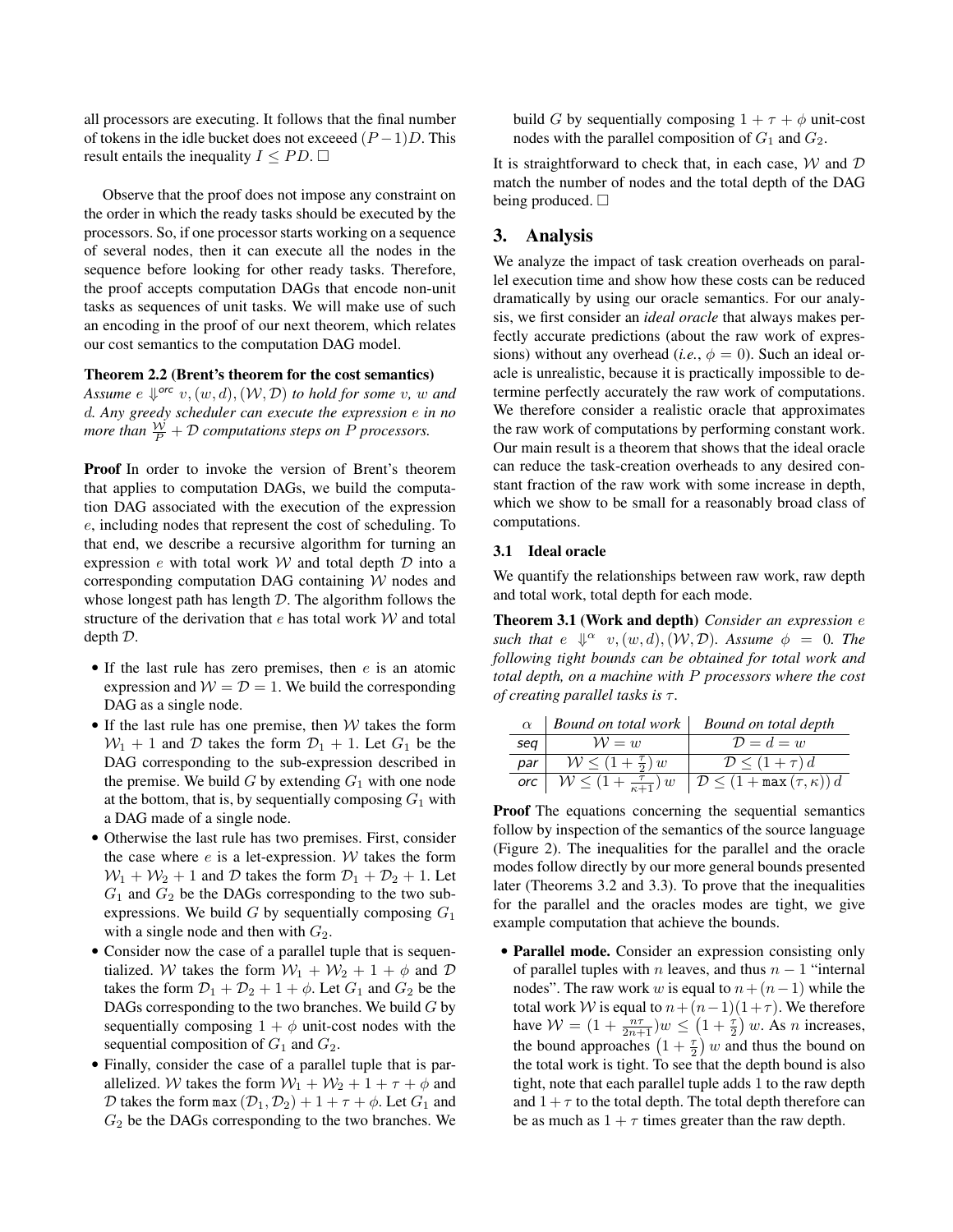• Oracle mode. Consider an expression with  $n$  nested parallel tuples, where tuples are always nested in the right branch of their parent tuple. The tuples are built on top of expressions that involve  $\kappa$  units of work. In the oracle semantics, all the tuples are executed in parallel. Thus the raw work w is  $n+(n+1)\kappa$ , the total work W is  $n(1+\tau)+$  $(n+1)\kappa$ , and  $\mathcal{W}=w\left(1+\frac{n\tau}{n(\kappa+1)+\kappa}\right)\leq w\left(1+\frac{\tau}{\kappa+1}\right).$ As *n* increases, the bound approaches  $\left(1 + \frac{\tau}{\kappa + 1}\right)w$  and thus the bound on the total work is tight.

For the depth bound, we consider two cases. In the first case, we have  $\tau \geq \kappa$ . Using the same example, the raw depth is  $d = n+1$ , the total depth is  $\mathcal{D} = n(1+\tau)+\kappa$ , and  $\mathcal{D} = \left(1 + \frac{n\tau + \kappa - 1}{n+1}\right)d \le (1+\tau)d$ . As *n* increases,  $\mathcal{D}$ approaches  $(1 + \tau) d$  and thus the bound is tight.

For the second case when  $\kappa > \tau$ , we change the example slightly by reducing the amount of raw work in each leaf to just under  $\kappa$ . This will cause all the parallel tuples to be evaluated sequentially; the raw depth is  $d = n + \kappa$  and the total depth is equal to the total work, *i.e.*,  $\mathcal{D} = n +$  $(n+1)\kappa \leq \left(1+\frac{n\kappa}{n+\kappa}\right)d$ . As n increases,  $\mathcal D$  approaches  $(1 + \kappa) d$  and thus the bound is tight.  $\square$ 

This theorem leads to some important conclusions. First, the theorem shows that task creation (scheduling) costs matter a great deal. In a parallel evaluation, the total work and total depth can be as much as  $\tau$  times larger than the raw depth and raw work. This essentially implies that a parallel program can be significantly slower than its sequential counterpart. If  $\tau$  is large compared to the number of processors, then even in the ideal setting, where the number of parallel processors is small relative to  $\tau$ , we may observe no speedups. In fact, it is not uncommon to hear anecdotal evidence of this kind of slowdown in modern computer systems.

Second, the theorem shows that evaluation of a program with an ideal oracle can require as much as  $\frac{\kappa}{2}$  less work than in the parallel mode. This comes at a cost of increasing the depth by a factor of  $\frac{\kappa}{\tau}$ . Increasing the depth of a computation can hurt parallel execution times because many parallel schedulers rely on the availability of large degree of parallelism to achieve optimal speedups. Unless done carefully, increasing the depth can dramatically reduce parallel slackness. In the common case, however, where there is plenty of parallelism, i.e., when  $\frac{w}{P}$  is far greater than d, we can safely increase depth by a factor of  $\frac{\kappa}{\tau}$  to reduce the task-creation overheads. Concretely, if parallel slackness is high and  $\kappa$  is not too large, then  $\kappa d$  remains small compared to  $\frac{w}{P}$ , and  $rac{\tau}{\kappa} \frac{w}{P}$  becomes much smaller than  $rac{\tau}{2} \frac{w}{P}$ , dramatically reducing task-creation overheads without harming parallel speedups.

#### 3.2 Realistic oracles

The analysis that we present above makes two unrealistic assumptions about oracles: 1) that they can accurately predict the raw work for a task, and 2) that the oracle can make predictions in zero time. Realizing a very accurate oracle in practice is difficult, because it requires determining a priori the execution time of a task. We therefore generalize the analysis by considering an approximate or realistic oracle that can make errors up to a multiplicative factor  $\mu$  when estimating raw work. For example, an oracle can approximate raw work up to a constant factor of  $\mu = 3$ , *i.e.*, a task with raw work w would be estimated to perform raw work between  $\frac{w}{3}$  and 3w. Additionally, we allow the oracle to take some (fixed) constant time, written  $\phi$ , to provide its answer.

We show that even with a realistic oracle, we can reduce task creation overheads. We start with bounding the depth; the result implies that the total depth is no larger than  $\mu \kappa$ times the raw depth when  $\kappa$  is large compared to  $\tau$  and  $φ$ . Since with the ideal oracle this factor was  $κ$ , the bound implies that the imprecision of the oracle can be influenced by changing the constant multiplicative factor.

## Theorem 3.2 (Depth with a realistic oracle)

$$
e \Downarrow^{\text{orc}} v, (w, d), (\mathcal{W}, \mathcal{D}) \quad \Rightarrow \quad \mathcal{D} \le (1 + \max(\tau, \mu \kappa) + \phi) d
$$

**Proof** Let  $\rho$  denote  $1 + \max(\tau, \mu \kappa) + \phi$ ; we want to prove that  $\mathcal{D} \leq \rho d$ . The proof is by induction on the derivation  $e \Downarrow^{\text{orc}} v, (w, d), (\mathcal{W}, \mathcal{D}).$ 

• For a rule with zero premises, we have  $\mathcal{D} = d = 1$ . Because  $\rho \geq 1$ , it follows that  $\mathcal{D} \leq \rho d$ .

• For a rule with one premise, we know by induction hypothesis that  $\mathcal{D} \leq \rho d$ . Using again the fact that  $\rho \geq 1$ , we can deduce the inequality  $\mathcal{D} + 1 \leq \rho(d+1)$ .

• For a rule with two premises, we can similarly establish the conclusion  $\mathcal{D}_1 + \mathcal{D}_2 + 1 \leq \rho(d_1 + d_2 + 1)$  using the induction hypotheses  $\mathcal{D}_1 \leq \rho d_1$  and  $\mathcal{D}_2 \leq \rho d_2$ .

• Now, consider the case of a parallel tuple. First, assume that the two branches of this tuple are predicted to be large. In this case, the tuple is executed in parallel and the branches are executed in oracle mode. We exploit the induction hypotheses  $\mathcal{D}_1 \leq \rho d_1$  and  $\mathcal{D}_2 \leq \rho d_2$  to conclude as follows:

$$
D = \max (D_1, D_2) + 1 + \tau + \phi
$$
  
\n
$$
\leq \max (\rho d_1, \rho d_2) + 1 + \max (\tau, \mu \kappa) + \phi
$$
  
\n
$$
\leq \max (\rho d_1, \rho d_2) + \rho
$$
  
\n
$$
\leq \rho (\max (d_1, d_2) + 1)
$$
  
\n
$$
\leq \rho d
$$

• Consider now the case where both branches are predicted to be small. In this case, the tuple is executed sequentially. Because the oracle predicts the branches to be smaller than  $\kappa$ , they must be actually smaller than  $\mu\kappa$ . So, we have  $w_1 \leq \mu \kappa$  and  $w_2 \leq \mu \kappa$ . Moreover, both branches are executed according to the sequential mode, so we have  $\mathcal{D}_1 = w_1$ and  $\mathcal{D}_2 = w_2$ . It follows that  $\mathcal{D}_1 \leq \mu \kappa$  and  $\mathcal{D}_2 < \mu \kappa$ . Below, we also exploit the fact that  $\max(d_1, d_2) \geq 1$ , which comes from the fact that raw depth is at least one unit. We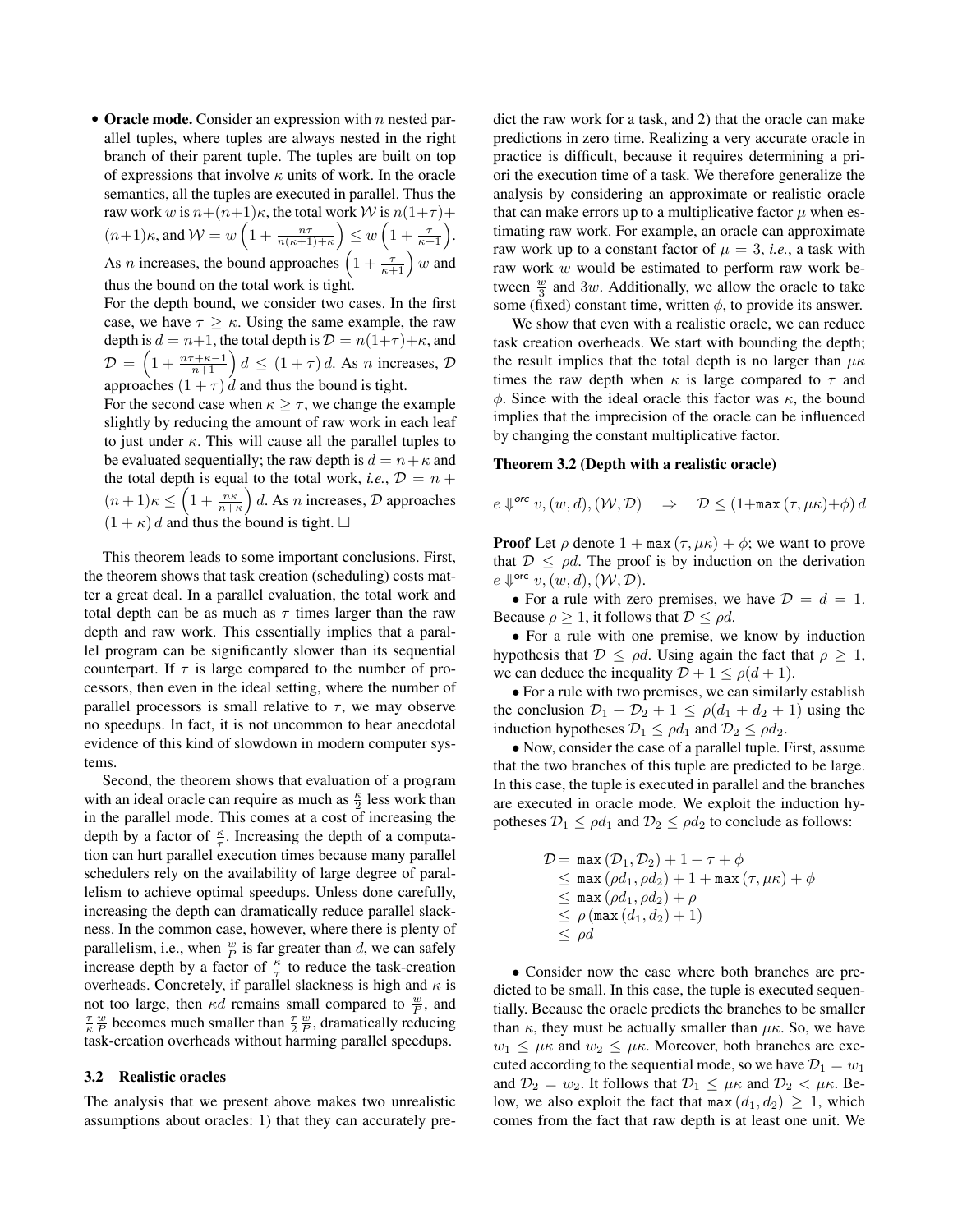conclude as follows:

$$
D = D_1 + D_2 + 1 + \phi
$$
  
\n
$$
\leq \mu \kappa + \mu \kappa + 1 + \phi
$$
  
\n
$$
\leq (1 + \mu \kappa + \phi) * 2
$$
  
\n
$$
\leq (1 + \max (\tau, \mu \kappa) + \phi) \cdot (\max (d_1, d_2) + 1)
$$
  
\n
$$
\leq \rho d
$$

• It remains to consider the case where one branch is predicted to be smaller than the cutoff while the other branch is predicted to be larger than the cutoff. In this case again, both branches are executed sequentially. Without loss of generality, assume that the second branch is predicted to be small. In this case, we have  $w_2 \leq \mu \kappa$ . This first branch is thus executed according to the sequential mode, so we have  $\mathcal{D}_2 = d_2 = w_2$ . It follows that  $\mathcal{D}_2 \leq \mu \kappa$ . For the first branch, which is executed according to the oracle mode, we can exploit the induction hypothesis which is  $\mathcal{D}_1 \leq \rho d_1$ . We conclude as follows:

$$
\begin{aligned} \mathcal{D} &= \mathcal{D}_1 + \mathcal{D}_2 + 1 + \phi \\ &\leq \rho d_1 + \mu \kappa + 1 + \phi \\ &\leq \rho d_1 + (1 + \max(\tau, \mu \kappa) + \phi) \\ &\leq \rho \left( d_1 + 1 \right) \\ &\leq \rho \left( \max\left( d_1, d_2 \right) + 1 \right) \\ &\leq \rho d \end{aligned}
$$

 $\Box$ 

This ends our analysis of the depth. Now, let us look at the work. The fact that every call to the oracle can induce a cost  $\phi$  can lead the work to be multiplied by  $\phi$ . For example, consider a program made of a complete tree built using  $n-1$ sequential tuples, and leading to  $n$  parallel tuples generating 2n values as leaves. The raw work is equal to  $(n-1)+n+2n$ , and the total work is  $(n-1) + n\phi + 2n$ . Thus,  $\mathcal{W} \leq \frac{\phi}{4}w$  and this is tight for large values of  $n$ . This means that a program executed according to the oracle semantics can slow down by as much as  $\phi/4$ .

The problem with the above example is that the oracle is called infrequently—only at the leaves of the computation preventing us from amortizing the cost of the oracle towards larger pieces of computations. Fortunately, most programs do not exhibit this pathological behavior, because parallel tuples are often performed close to the root of the computation, allowing us to detect smaller pieces of work early.

One way to prevent the oracle from being called on smaller pieces of work is to make sure that it is called at regular intervals. For proving a strong bound on the work, we will simply assume that the oracle is not called on small tasks by restricting our attention to balanced programs. To this end, we define balanced programs as programs that call the oracle only on expressions that are no smaller than some constant  $\gamma$  off from the value  $\frac{\kappa}{\mu}$ , for some  $\gamma \geq 1$ . Note that we use  $\frac{\kappa}{\mu}$  as a target and not  $\kappa$  so as to accomodate possible over-estimations in the estimations of raw work. The formal definition follows.

**Definition 3.1 (Balanced programs)** *For*  $\gamma \geq 1$ *, a program or expression* e *is* γ*-balanced if evaluating* e *in the oracle mode invokes the oracle only for subexpressions whose raw work is no less than*  $\frac{\kappa}{\mu \gamma}$ *.* 

Note that if a program is  $\gamma$ -balanced and if  $\gamma < \gamma'$ , then this program is also  $\gamma'$ -balanced. We will later give a sufficient condition for proving that particular programs are balanced (§3.4).

Theorem 3.3 (Work with a realistic oracle) *Assume* e ↓<sup>orc</sup>  $v,(w,d),(\mathcal{W},\mathcal{D})$  *where e is a*  $\gamma$ *-balanced program.* 

$$
\mathcal{W} \leq \left(1 + \frac{\mu(\tau + \gamma \phi)}{\kappa + 1}\right) w.
$$

Proof We establish the following slightly tighter inequality.

$$
\mathcal{W} \leq \left(1 + \frac{\tau}{\kappa/\mu + 1} + \frac{\phi}{\kappa/(\mu\gamma) + 1}\right) w.
$$

The bound is indeed tighter because  $\gamma \geq 1$  and  $\mu \geq 1$ . Define  $\kappa'$  as a shorthand for  $\kappa/\mu$  and  $\kappa''$  as a shorthand for  $\kappa/(\mu\gamma)$ . Note that, because  $\gamma \geq 1$ , we have  $\kappa'' \leq \kappa'$ . Let  $x^+$ be defined as the value  $x$  when  $x$  is nonnegative and as zero otherwise. We prove by induction that:

$$
\mathcal{W} \leq w + \tau \left\lfloor \frac{(w-\kappa)^{+}}{\kappa'+1} \right\rfloor + \phi \left\lfloor \frac{(w-\kappa'')^{+}}{\kappa''+1} \right\rfloor
$$

This is indeed a strengthened result because we have:

$$
\tau \left[ \frac{(w - \kappa')^+}{\kappa' + 1} \right] \le \tau \frac{w}{\kappa' + 1} \le \frac{\tau}{\kappa / \mu + 1} w
$$
  
and 
$$
\phi \left[ \frac{(w - \kappa'')^+}{\kappa'' + 1} \right] \le \phi \frac{w}{\kappa'' + 1} \le \frac{\phi}{\kappa / (\mu \gamma) + 1} w
$$

The proof is conducted by induction on the derivation of the reduction hypothesis.

• For a rule with zero premises, which describe an atomic operation, we have  $W = w = 1$ , so the conclusion is satisfied.

• For a rule with a single premise, the induction hypothesis is:

$$
\mathcal{W} \leq w + \tau \left[ \frac{(w - \kappa')^{+}}{\kappa' + 1} \right] + \phi \left[ \frac{(w - \kappa'')^{+}}{\kappa'' + 1} \right]
$$

So, we can easily derive the conclusion:

$$
\mathcal{W} + 1 \le (w+1) + \tau \left\lfloor \frac{((w+1)-\kappa')^{+}}{\kappa'+1} \right\rfloor + \phi \left\lfloor \frac{((w+1)-\kappa'')^{+}}{\kappa''+1} \right\rfloor
$$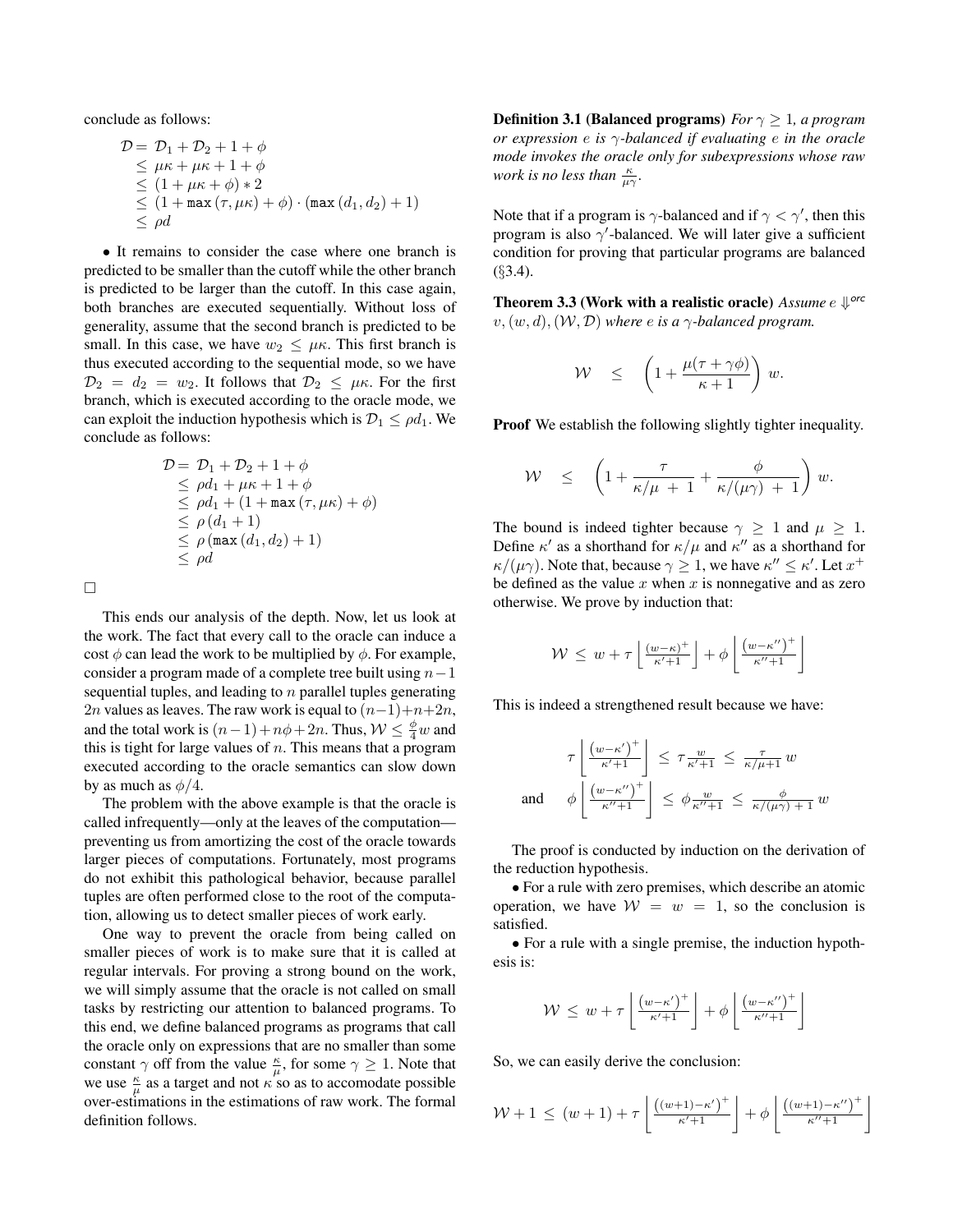• For a rule with two premises, we exploit the mathematical inequality  $\left|\frac{n}{q}\right| + \left|\frac{m}{q}\right| \leq \left|\frac{n+m}{q}\right|$ . We have:

$$
\mathcal{W} = \mathcal{W}_1 + \mathcal{W}_2 + 1
$$
\n
$$
\leq w_1 + \tau \left[ \frac{(w_1 - \kappa')^+}{\kappa' + 1} \right] + \phi \left[ \frac{(w_1 - \kappa'')^+}{\kappa' + 1} \right]
$$
\n
$$
+ w_2 + \tau \left[ \frac{(w_2 - \kappa')^+}{\kappa' + 1} \right] + \phi \left[ \frac{(w_2 - \kappa')^+}{\kappa' + 1} \right] + 1
$$
\n
$$
\leq w + \tau \left[ \frac{(w_1 - \kappa')^+ + (w_2 - \kappa')^+}{\kappa' + 1} \right]
$$
\n
$$
+ \phi \left[ \frac{(w_1 - \kappa')^+ + (w_2 - \kappa')^+}{\kappa' + 1} \right]
$$

To conclude, we need to establish the following two mathematical inequalities:

$$
(w_1 - \kappa')^+ + (w_2 - \kappa')^+ \le ((w_1 + w_2 + 1) - \kappa')^+
$$
  

$$
(w_1 - \kappa'')^+ + (w_2 - \kappa'')^+ \le ((w_1 + w_2 + 1) - \kappa'')^+
$$

The two equalities can be proved in a similar way. Let us establish the first one. There are four cases to consider. First, if both  $w_1$  and  $w_2$  are less than  $\kappa'$ , then the right-hand side is zero, so we are done. Second, if both  $w_1$  and  $w_2$  are greater than  $\kappa'$ , then all the expressions are nonnegative, and we are left to check the inequality  $w_1 - \kappa' + w_2 - \kappa' \leq$  $w_1 + w_2 + 1 - \kappa'$ . Third, if  $w_1$  is greater than  $\kappa'$  and  $w_2$  is smaller than  $\kappa'$ , then the inequality becomes  $(w_1 - \kappa')^+ \leq$  $((w_1 - \kappa') + (w_2 + 1))^+$ , which is clearly true. The case  $w_1 \ge \kappa'$  and  $w_2 < \kappa'$  is symmetrical. This concludes the proof.

• Consider now the case of a parallel tuple where both branches are predicted to involve more than  $\kappa$  units of work. This implies  $w_1 \geq \kappa'$  and  $w_2 \geq \kappa'$ . In this case, a parallel task is created. Note that, because  $\kappa'' \leq \kappa'$ , we also have  $w_1 \ge \kappa''$  and  $w_2 \ge \kappa''$ . So, all the values involved in the following computations are nonnegative. Using the induction hypotheses, we have:

$$
\begin{array}{l} \mathcal{W} = \ \mathcal{W}_1 + \mathcal{W}_2 + 1 + \tau + \phi \\ \leq \ w_1 + \tau \left\lfloor \frac{w_1 - \kappa'}{\kappa' + 1} \right\rfloor + \phi \left\lfloor \frac{w_1 - \kappa''}{\kappa'' + 1} \right\rfloor \\ \quad + w_2 + \tau \left\lfloor \frac{w_2 - \kappa'}{\kappa' + 1} \right\rfloor + \phi \left\lfloor \frac{w_2 - \kappa''}{\kappa'' + 1} \right\rfloor + 1 + \tau + \phi \\ \leq \ (w_1 + w_2 + 1) + \tau (\left\lfloor \frac{w_1 - \kappa'}{\kappa' + 1} \right\rfloor + \left\lfloor \frac{w_2 - \kappa'}{\kappa' + 1} \right\rfloor + 1) \\ \quad + \ \phi (\left\lfloor \frac{w_1 - \kappa''}{\kappa'' + 1} \right\rfloor + \left\lfloor \frac{w_2 - \kappa''}{\kappa' + 1} \right\rfloor + 1) \\ \leq w + \tau \left\lfloor \frac{(w_1 - \kappa') + (w_2 - \kappa') + (\kappa' + 1)}{\kappa' + 1} \right\rfloor \\ \quad + \ \phi \left\lfloor \frac{(w_1 - \kappa'') + (w_2 - \kappa'') + (\kappa'' + 1)}{\kappa'' + 1} \right\rfloor \\ \leq w + \tau \left\lfloor \frac{(w_1 + w_2 + 1) - \kappa'}{\kappa' + 1} \right\rfloor + \phi \left\lfloor \frac{(w_1 + w_2 + 1) - \kappa''}{\kappa'' + 1} \right\rfloor \\ \leq w + \tau \left\lfloor \frac{w - \kappa'}{\kappa' + 1} \right\rfloor + \phi \left\lfloor \frac{w - \kappa''}{\kappa'' + 1} \right\rfloor \end{array}
$$

• Assume now that the two branches are predicted to be less than the cutoff. This implies  $w_1 \leq \kappa'$  and  $w_2 \leq \kappa'$ . Both these tasks are executed sequentially, so  $W_1 = w_1$ and  $W_2 = w_2$ . Since the program is  $\gamma$ -balanced, we have

 $w_1 \geq \kappa''$  and  $w_2 \geq \kappa''$ . Those inequalities ensure that we are able to pay for the cost of calling the oracle, that is, the cost  $\phi$ . Indeed, since we have  $w_1 + w_2 + 1 - \kappa'' \ge \kappa'' + 1$ , we know that  $\left| \frac{w_1 + w_2 + 1 - \kappa''}{\kappa'' + 1} \right| \geq 1$ . Therefore:

$$
\mathcal{W} = \mathcal{W}_1 + \mathcal{W}_2 + 1 + \phi
$$
\n
$$
\leq w_1 + w_2 + 1 + \phi
$$
\n
$$
\leq (w_1 + w_2 + 1) + \phi \left\lfloor \frac{w_1 + w_2 + 1 - \kappa''}{\kappa'' + 1} \right\rfloor
$$
\n
$$
\leq w + \tau \left\lfloor \frac{(w - \kappa')^{+}}{\kappa' + 1} \right\rfloor + \phi \left\lfloor \frac{w - \kappa''}{\kappa'' + 1} \right\rfloor
$$

• It remains to consider the case where one branch is predicted to be bigger than the cutoff while the other is predicted to be smaller than the cutoff. For example, assume  $w_1 \ge \kappa'$  and  $w_2 \le \kappa'$ . The parallel tuple is thus executed as a sequential tuple. The first task is executed in oracle mode, whereas the second task is executed in the sequential mode. For the first task, we can invoke the induction hypothesis  $W_1 \leq w_1 + \tau \left| \frac{w_1 - \kappa'}{\kappa' + 1} \right| + \phi \left| \frac{w_1 - \kappa''}{\kappa'' + 1} \right|$ . For the second task, which is executed sequentially, we have  $\mathcal{W}_2 = w_2$ . Moreover, the regularity hypothesis gives us  $w_2 \ge \kappa''$ . Hence, we have  $\left|\frac{w_2+1}{\kappa''+1}\right| \geq 1$ . We conclude as follows:

$$
\mathcal{W} = \mathcal{W}_1 + \mathcal{W}_2 + 1 + \phi
$$
\n
$$
\leq w_1 + \tau \left[ \frac{w_1 - \kappa'}{\kappa' + 1} \right] + \phi \left[ \frac{w_1 - \kappa''}{\kappa'' + 1} \right] + w_2 + 1 + \phi
$$
\n
$$
\leq w_1 + \tau \left[ \frac{w_1 - \kappa'}{\kappa' + 1} \right] + \phi \left[ \frac{w_1 - \kappa''}{\kappa'' + 1} \right] + w_2 + 1 + \phi \left[ \frac{w_2 + 1}{\kappa' + 1} \right]
$$
\n
$$
\leq w + \tau \left[ \frac{w_1 + w_2 + 1 - \kappa'}{\kappa' + 1} \right] + \phi \left[ \frac{w_1 + w_2 + 1 - \kappa''}{\kappa'' + 1} \right]
$$
\n
$$
\leq w + \tau \left[ \frac{w - \kappa'}{\kappa' + 1} \right] + \phi \left[ \frac{w - \kappa''}{\kappa'' + 1} \right]
$$

 $\Box$ 

We are now ready to combine the version of Brent's theorem adapated to our cost semantics with the bounds that we have established for the total work and depth in  $\gamma$ -balanced parallel programs executed under the oracle semantics.

#### Theorem 3.4 (Execution time with a realistic oracle)

*Assume an oracle that costs* φ *and makes an error by a factor not exceeding*  $\mu$ *. Assume*  $\kappa > \tau$ *, which is always the case in practice. The execution time of a parallel* γ*-balanced program on a machine with* P *processors under the oracle semantics with a greedy scheduler does not exceed the value*

$$
\left(1+\frac{\mu(\tau+\gamma\phi)}{\kappa}\right)\frac{w}{P}+\left(\kappa\mu+\phi+1\right)d.
$$

Proof The bound follows by the version of Brent's theorem adpated to our cost semantics (Theorem 2.2), and by the bounds established in Theorem 3.3 and Theorem 3.2. For simplicity, we have replaced the denominator  $\kappa + 1$  with  $\kappa$ . This change does not loosen the bound significantly because  $\kappa$  is usually very large in front of a unit cost.  $\Box$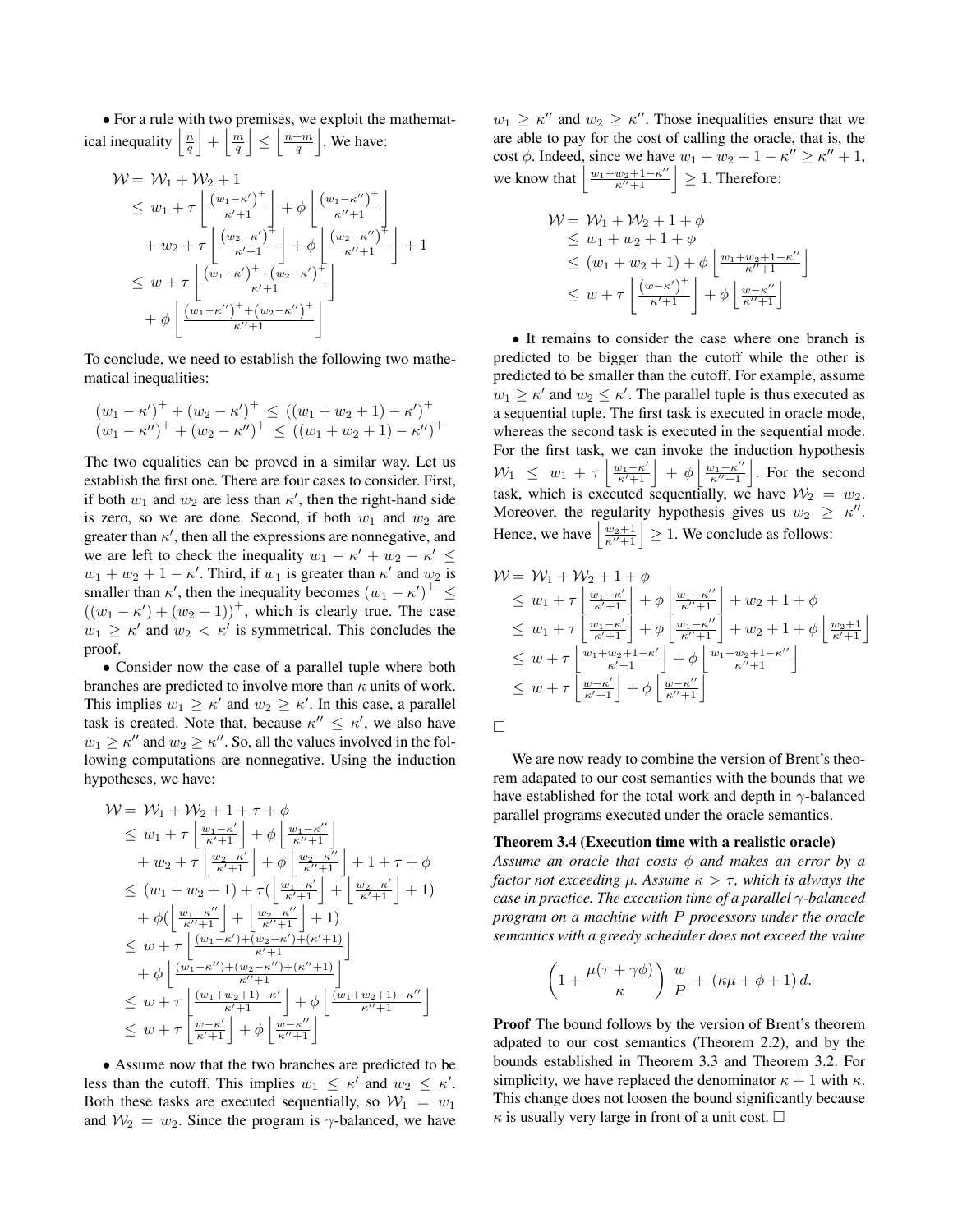

Figure 4. An illustration of the run-time function  $\left(1+\frac{\mu(\tau+\gamma\phi)}{\kappa}\right)$  $\frac{w}{P}$  +  $(\kappa \mu + \phi + 1) d$  on  $P = 4$  processors with constants  $\mu = 1$ ,  $\tau = 5$ ,  $\gamma = 1$ , and  $\phi = 2$ , and different work and depth values.

#### 3.3 Choice of the cutoff

Theorem 3.4 shows that the running time of a parallel program can be controlled by changing the constant  $\kappa$ ; the formula, however, reveals an interesting tradeoff: we can reduce task-creation overheads but this comes at the cost of increasing the depth. To see this connection better, consider the bound that appears in the statement of Theorem 3.4 and notice that as  $\kappa$  increases the work (first) term decreases but the depth (second) term increases. Figure 4 illustrates a concrete instance of the bound for a hypothetical computation for fixed constants but different raw work and raw depth. The exact values of the constant and the raw work and depth are not relevant to our discussion; constants are fixed at some reasonable values consistent with our experimental observations. The work and depth are consistent with a program whose raw work is linear in the input size and whose raw depth is logarithmic in the input size.

As Figure 4 illustrates, the parallel run time decreases as we increase  $\kappa$  up to some inflection point and then starts increasing. We compute the optimal value for  $\kappa$  by solving for the root of the derivative. We obtain:

$$
\kappa^* = \sqrt{\tau + \gamma \phi} \cdot \sqrt{\frac{w}{Pd}}.
$$

Thus, with prior knowledge of the raw work and raw depth of a computation, we can pick  $\kappa$  to ensure efficiency of parallel programs.

Such knowledge, however, is often unavailable. As we now show, we can improve efficiency of parallel programs by selecting a fixed  $\kappa$  that guarantees that the task creation overheads can be bounded by any constant fraction of the raw work, without increasing the depth of the computation significantly.

Theorem 3.5 (Run time with fixed κ) *Consider an oracle with*  $\phi$  *cost and*  $\mu$  *error. For any*  $\gamma > 1$  *and for any constant* r *such that*  $0 < r < 1$ *, there exists a constant*  $\kappa$  *and a constant* c *such that the evaluation with the oracle semantics of a* γ*-balanced program reduces task creation overheads to a fraction* r *of the raw work, while in the same time increasing* the total depth by no more than a factor  $\frac{c}{r}$ . With a greedy *scheduler, the total parallel run time on* P *processors of such a* program therefore does not exceed  $(1+r)\frac{w}{P} + \frac{c}{r}d$ .

**Proof** Consider a particular  $\gamma$ -balanced program with raw work  $w$  and raw depth  $d$ , and consider its evaluation under the oracle semantics. By Theorem 3.3 we know that total work does not exceed

$$
\left(1+\frac{\mu(\tau+\gamma\phi)}{\kappa}\right)\,w.
$$

To achieve the desired bound on execution time, we take  $\kappa = \frac{\mu(\tau + \gamma \phi)}{r}$  $\frac{f(\gamma \varphi)}{r}$ . Plugging this value of  $\kappa$  into the formula yields  $(1 + r)$  w for total work, showing that task creation overheads are reduced to a fraction  $r$  of the raw work.

Furthermore, by Theorem 3.2 we know that the total depth is bounded by  $(\max(\tau, \mu \kappa) + \phi + 1) d$ . Plugging in the same value for  $\kappa$  yields the following bound on total depth:

$$
\mathcal{D} \, \leq \, \left( \max \left( \tau, \frac{\mu^2(\tau + \gamma \phi)}{r} \right) + \phi + 1 \right) \, d.
$$

Using  $\mu \geq 1$  and  $r < 1$ , we can derive the inequality

$$
\mathcal{D} \le \left(\frac{\mu^2(\tau + \gamma \phi)}{r} + \frac{\phi + 1}{r}\right) d.
$$

Choosing  $c = \mu^2(\tau + \gamma \phi) + \phi + 1$  therefore ensures that the total depth does not exceed the desired bound  $\frac{c}{r}$  d. The run-time bound follows by an application of Brent's theorem (Theorem 2.2).  $\Box$ 

This final theorem enables us to reduce task creation overheads to any desired constant fraction of the raw work by choosing a  $\kappa$  that is independent of the specific inputs. This comes at the cost of increasing the depth, but only by a constant factor of  $\frac{c}{r}$ . In the common case, when the work is asymptotically greater than depth,  $e.g., \Theta(n)$  versus  $O(\log n)$ , the resulting run-time guarantees that the increase in depth remain small: specifically, the depth term itself is a fraction of the work term for all but a constant number of small inputs.

#### 3.4 Balanced programs

Our bounds with the realistic oracle hold only for what we called  $\gamma$ -balanced programs, where the oracle is not called on small tasks. This assumption can be satisfied by calling the oracle "regularly." It seems likely that this assumption would hold for many programs without requiring any changes to the program code. In this section, we show that recursive, divide-and-conquer programs are  $\gamma$ -balanced.

To that end, we introduce the notion of  $\gamma$ -regularity. Intuitively, a program is  $\gamma$ -regular if, between any two calls to the oracle involved in the execution of this program, the amount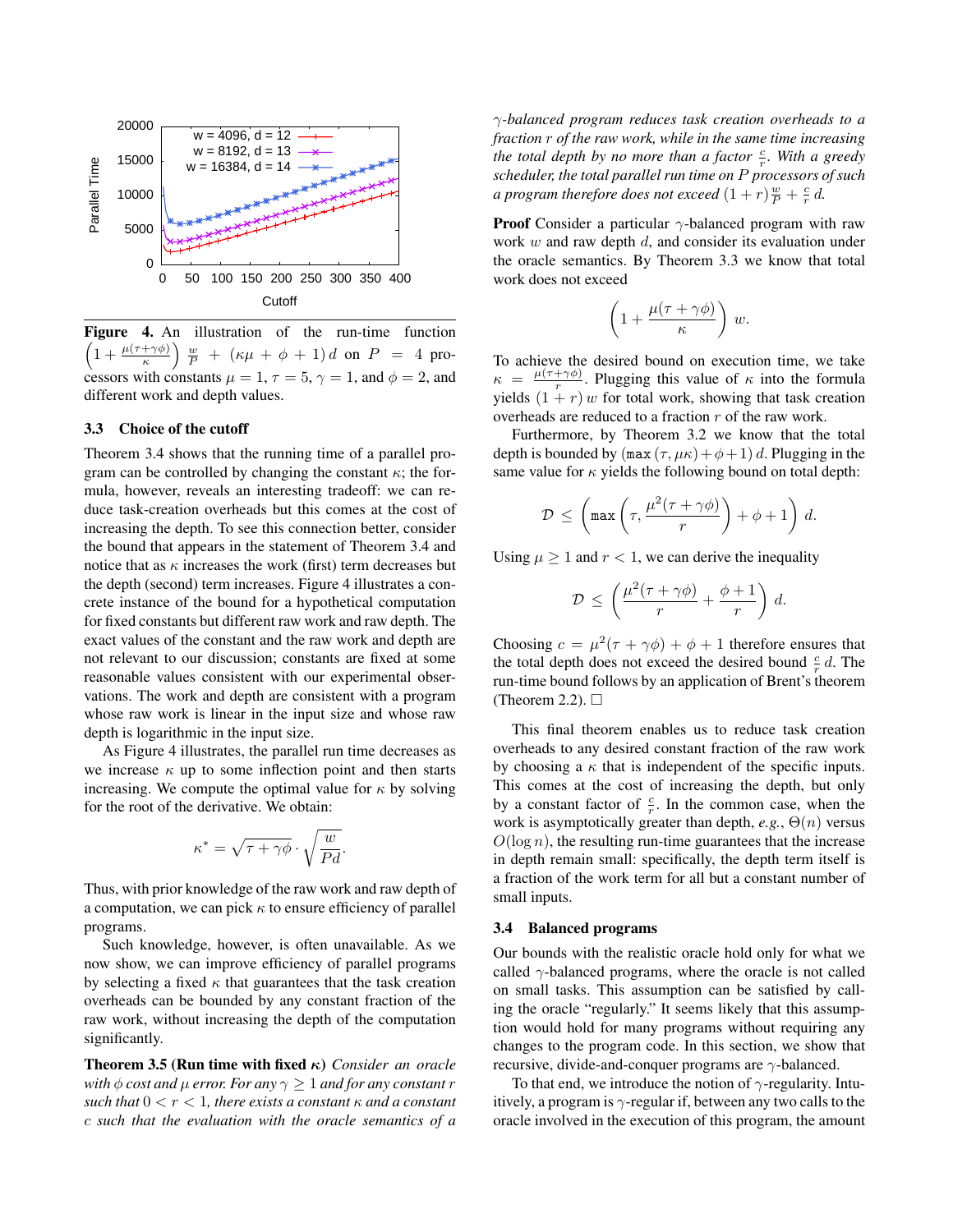of work does not reduce by more than a factor  $\gamma$ . We will then establish that any  $\gamma$ -regular program is a  $\gamma$ -balanced program. Before giving the formal definition of  $\gamma$ -regularity, we need to formally define what it means for a parallel tuple to be dominated by another parallel tuple.

Definition 3.2 (Domination of a parallel branch) *A branch* e *of a parallel tuple is said to be* dominated *by the branch*  $e_i$  *of another parallel tuple*  $(|e_1, e_2|)$  *if the expression e is involved in the execution of the branch*  $e_i$ *.* 

Definition 3.3 (Regularity of a parallel program) *A program is said to be* γ*-regular if, for any parallel branch involving, say,* w *units of raw work, either* w *is very large compared with*  $\kappa/(\mu\gamma)$  *or this branch is dominated by another parallel branch that involves less than* γw *units of work.*

The condition "w is very large compared with  $\kappa/(\mu\gamma)$ " is used to handle the outermost parallel tuples, which are not dominated by any other tuple.

Note that the regularity of a program is always greater than 2. Indeed, if one of the branch of a parallel tuple is more than half of the size of the entire tuple, then the other branch must be smaller than half of that size. On the one hand, algorithms that divide their work in equal parts are  $\gamma$ -regularity with  $\gamma$  very close to 2. On the other hand, illbalanced programs can have a very high degree of regularity. Observe that every program is  $\infty$ -regular.

For example, consider a program that traverses a complete binary tree in linear time. A call on a tree of size  $n$ has raw work  $nc$ , for some constant  $c$ . If the tree is not a leaf, its size  $n$  has to be at least 3. The next recursive call involves raw work  $\left\lfloor \frac{n-1}{2} \right\rfloor c$ , The ratio between those two values is equal  $n / \left\lfloor \frac{n-1}{2} \right\rfloor$ . This value is always less than 3 when  $n \geq 3$ . So, the traversal of a complete binary tree is a 3-regular algorithm.

The following lemma explains how the regularity assumption can be exploited to ensure that the oracle is never invoked on tasks of size less than  $\kappa/(\mu\gamma)$ . This suggests that, for the purpose of amortizing well the costs of the oracle, a smaller regularity is better.

#### Lemma 3.1 (From regularity to balanced)

*If a program is* γ*-regular then it is* γ*-balanced.*

**Proof** We have to show that, during the execution of a  $\gamma$ regular program according to oracle semantics, the oracle is never invoked on subexpressions involving less than  $\kappa/(\mu\gamma)$ raw work. Consider a particular subexpression  $e$  involving  $w$  units of raw work, and assume that the oracle is invoked on this subexpression. Because the oracle is being invoked, e must correspond to the branch of a parallel tuple. By the regularity assumption, either  $w$  is very large compared with  $\kappa/(\mu\gamma)$ , in which case the conclusion holds immediately, or the branch  $e$  is dominated by a branch  $e_i$  that involves that involves w' units of work, with  $w' \leq \gamma w$ . For the latter case,

```
type cost
type estimator
val create: unit -> estimator
val report: estimator× cost× float -> unit
val predict: estimator× cost-> float
```
Figure 5. The signature of the estimator data structure

we need to establish  $w \ge \kappa/(\mu \gamma)$ . To that end, it suffices to prove that  $w' \ge \frac{\kappa}{\mu}$ , which amounts to showing that the amount of raw work associated with the dominating branch  $e_i$  contains at least  $\kappa/\mu$  raw work.

We conclude the proof by establishing the inequality  $w' \ge \kappa/\mu$ . Because the oracle is being invoked on the subexpression  $e$ , it means that  $e$  is being evaluated in the mode orc. Therefore, the call to the oracle on the dominating branch  $e_i$  must have predicted  $e_i$  to contain more than  $\kappa$  raw work. (Otherwise  $e_i$  and its subexpression e would have both been executed in the sequential mode.) Given that the oracle makes error by no more than a factor  $\mu$ , if  $e_i$  is predicted to contain more than  $\kappa$  units of raw work, then  $e_i$ must contain at least  $\kappa/\mu$  units of raw work. So,  $w' \ge \kappa/\mu$ .  $\Box$ 

# 4. Oracle Scheduling

As we describe in this section, we can realize the oracle semantics by using a  $(\phi, \mu)$ -*estimator* that requires  $\phi$  time to estimate actual run-time of parallel tasks within a factor of no more than  $\mu$ . We refer to the combination of an estimator with a parallel scheduler as an  $(\phi, \mu)$ *-oracle-scheduler*.

*Run-time estimators.* To realize the oracle semantics, we require the user to provide a *cost function* for each function in the program and rely on an *estimator* for estimating actual work using the user-provided cost information. When applied to an argument v, a cost function of f returns the abstract cost of the application of f to v. The cost is passed to the estimator, which uses the cost to compute an estimate of the actual execution time, that is, the raw work, of the application. Figure 5 shows a signature for the estimator. To perform accurate estimates, the estimator utilizes profiling data obtained from actual execution times. The sampling operation report (t, c, e) adds a cost c and an execution time e to the set of samples in an estimator t. An estimate of the actual execution time is obtained by calling predict. Given an estimator  $t$  and cost c, the call predict  $(t, c)$ returns a predicted execution time.

*Compilation.* To support oracle scheduling with estimators, we need compilation support to associate an estimator with each function defined in the program code, to derive a sequential and an oracle version for each function, and to evaluate tuples sequentially or in parallel depending on the approximations performed by the estimator.

For simplicity, we assume that constituents of parallel tuples are function applications, *i.e.*, they are of the form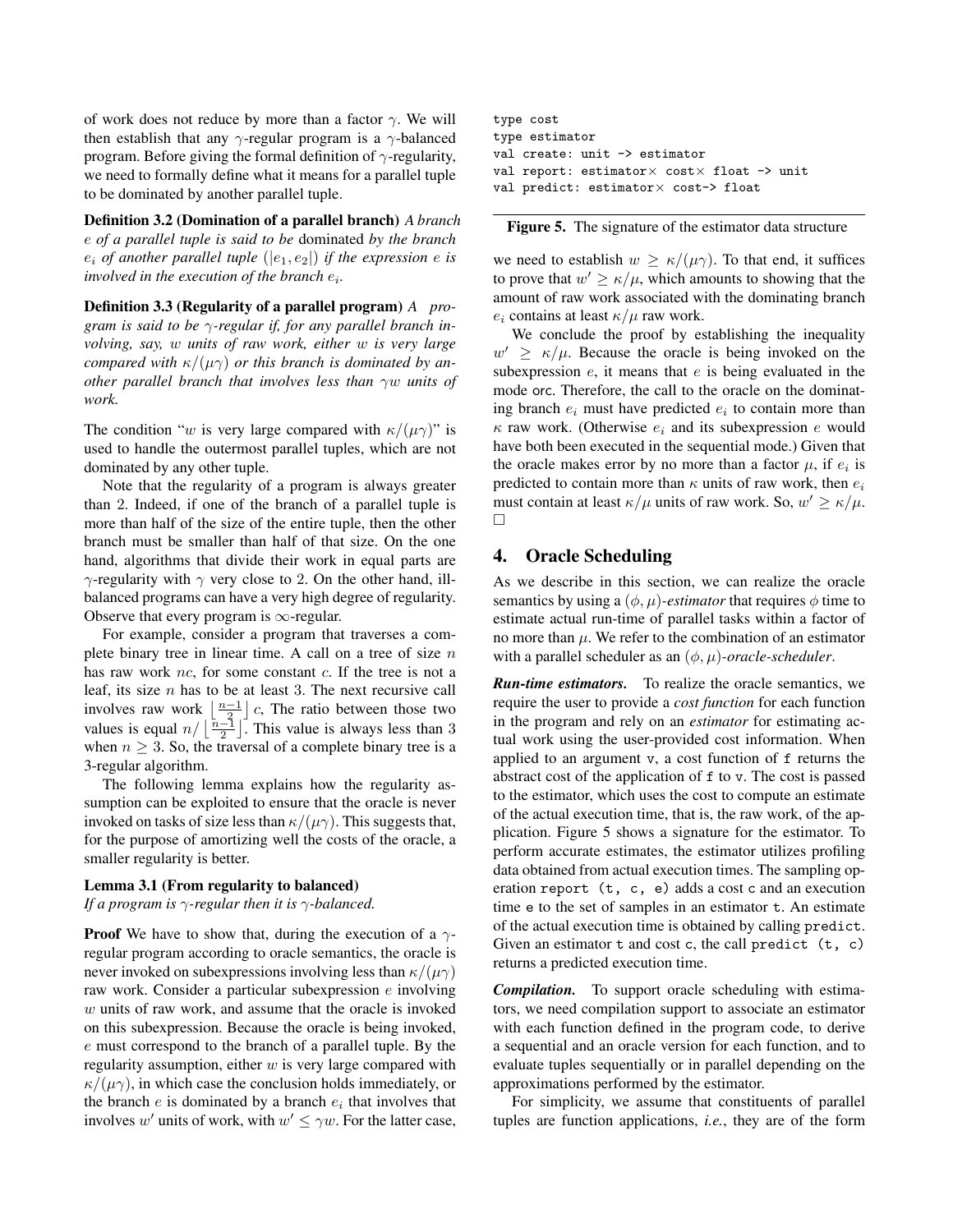$(|f_1 v_1, f_2 v_2|)$ . Note that this assumption does not cause loss of expressiveness, because a term e can always be replaced by a trivial application of a "thunk", a function that ignores its argument (typically of type "unit") and evaluates  $e$  to a dummy argument. Throughout, we write "fun  $f.x.e_b$   $[e_c]$ " to denote a function "fun  $f.x.e<sub>b</sub>$ " for which the cost function for the body  $e_b$  is described by the expression  $e_c$ . This expression  $e_c$ , which may refer to the argument x, should be an expression whose evaluation always terminates and produces an cost of type cost.

To associate an estimator with each function, in a simple pass over the source code, we allocate and initialize an estimator for each syntactic function definition. For example, if the source code contains a function of the form "fun  $f.x.e_b$   $[e_c]$ ", then our compiler allocates an estimator specific to that function definition. Specifically, if the variable  $r$  refers to the allocated estimator, then the translated function, written "fun  $f.x.e_b$   $[e_c|r]$ ", is annotated with r.

The second pass of our compilation scheme uses the allocated estimators to approximate the actual raw work of function applications and relies on an MakeBranch function to determine whether an application should be run in the oracle or in the sequential mode. Figure 6 defines more precisely the second pass. We write  $\llbracket v \rrbracket$  for the translation of a value v, and we write  $\llbracket e \rrbracket^{\alpha}$  for the translation of the expression  $\alpha$  according to the semantics  $\alpha$ , which can be either seq on e according to the semantics  $\alpha$ , which can be either seq or orc. When specifying the translation, we use triples, quadruples, projections, sequence, if-then-else statements, and unit value; these constructions can all be easily defined in our core programming language.

Translation of values other than functions does not depend on the mode and is relatively straightforward. We translate functions, which are of the form "fun  $f.x.e_b$   $[e_c|r]$ ", into a quadruple consisting of the estimator  $r$ , a sequential cost function, the sequential version of the function, and the oracle versions of the function. Translation of a function application depends on the mode. In the sequential mode, the sequential version of the function is selected (by projecting the third component of the function) and used in the application. Similarly, in the oracle mode, the oracle version of the function is selected and used in the application. To translate a tuple, we recursively translate the subexpression, while preserving the mode. Similarly, translation of the let, projections, and case constructs are entirely structural.

In the sequential mode, a parallel tuple is turned into a simple tuple. In the oracle mode, the translation applies the oracle-based scheduling policy with the aid of the metafunction MakeBranch. This meta-function, shown in Figure 7, describes the template of the code generated for preparing the execution of a parallel tuple. MakeBranch expects a (translated) function  $f$  and its (translated) argument  $v$ , and it returns a boolean  $b$  indicating whether the application of  $f$  to  $v$  is expected to take more or less time than the cutoff  $\kappa$ , and a thunk t to execute this application. On the

```
MakeBranch (f, v) \equivlet r = \text{proj}^1 f in
    let m = \text{proj}^2 f v in
    let b = \text{predict}(r, m) > \kappa in
    let fun k_{seq} () = proj<sup>3</sup> f v in
     \texttt{let fun}~k'_\textsf{seq}~()~=~\texttt{MeasuredRun}(r,m,k_\textsf{seq})~\texttt{in}let fun k_{\text{orc}} () = proj^4 f v in
     let k = \texttt{if } b \texttt{ then } k_{\sf{orc}} else k'_{\sf{seq}} in
    (b, k)MeasuredRun (r, m, k) \equivlet t = get_time() in
    let v = k() in
     let t' = get_time () in
     report (r, m, (t'-t));
    \upsilon
```
Figure 7. Auxiliary meta-functions used for compilation.

one hand, if the application is predicted to take more time than the cutoff (in which case  $b$  is true), then the thunk  $t$  corresponds to the application of the oracle-semantics version of the function  $f$ . On the other hand, if the application is predicted to take less time than the cutoff (in which case  $b$  is false), then the thunk  $t$  corresponds to the application of the sequential-semantics version of the function  $f$ . Moreover, in the latter case, the time taken to execute the application sequentially is measured. This time measure is reported to the estimator by the auxiliary meta-function MeasuredRun (Figure 7), so as to enable its approximations.

Observe that the translation introduces many quadruples and applications of projection functions. However, in practice, the quadruples typically get inlined so most of the projections can be computed at compile time. Observe also that the compilation scheme involves some code duplication, because every function is translated once for the sequential mode and once for the oracle mode. In theory, the code could grow exponentially when the code involves functions defined inside the body of other functions. In practice, the code the growth is limited because functions are rarely deeply nested. If code duplication was a problem, then we can use flattening to eliminate deep nesting of local functions, or pass the mode  $\alpha$  as an extra argument to functions.

*Cost as complexity functions.* The techniques described in this section require the programmer to annotate each function defined in the program with a cost function that, when applied to the argument, returns an abstract cost value. This abstract cost value is then used by an estimator, which is also left abstract, to approximate the actual raw work of a task. For our bounds to apply, complexity expressions should require constant time to evaluate.

Predicting the raw work is only needed for sequential tasks, so the estimator actually needs to return an approximation of the actual run time of a sequential task. A cru-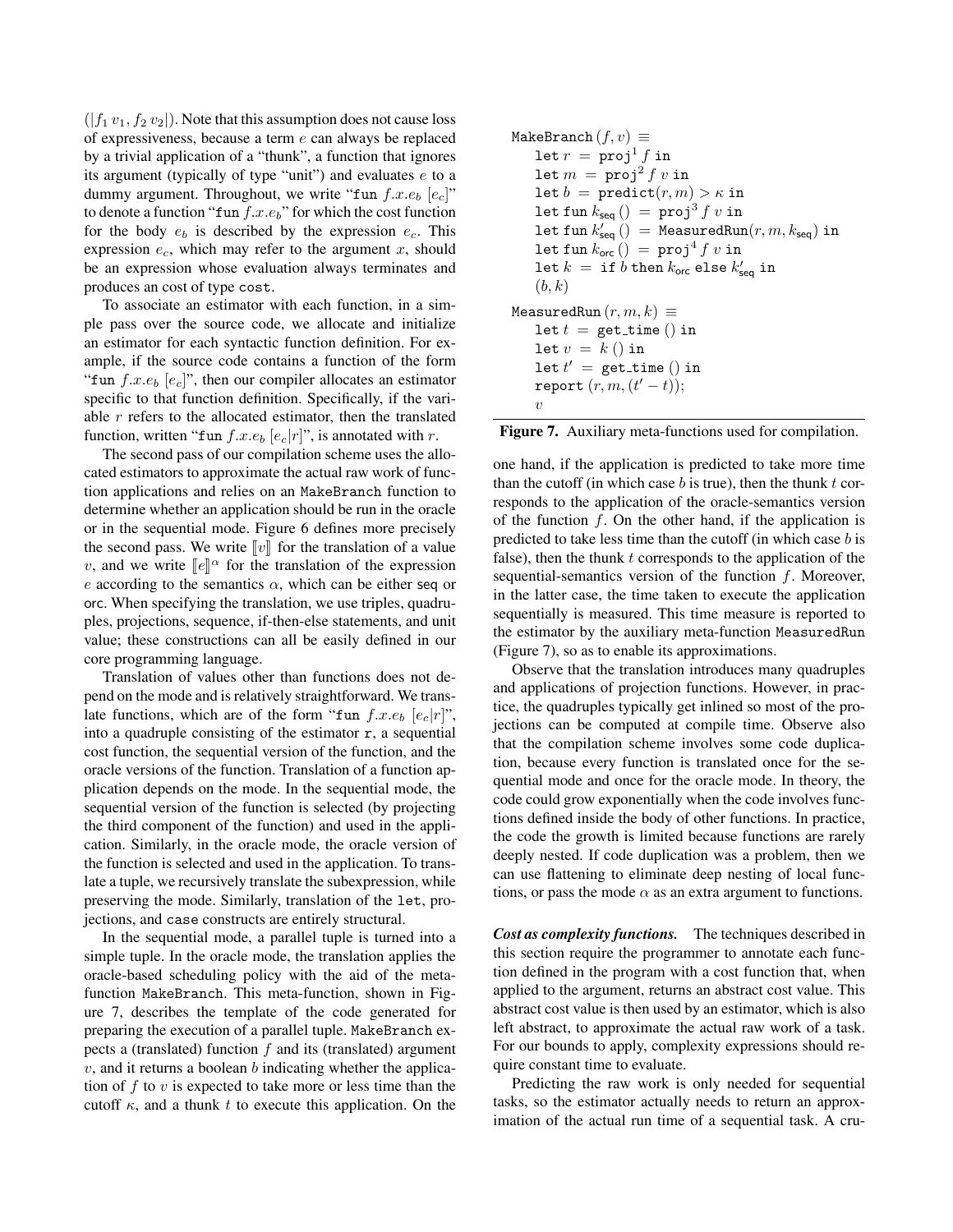| $\equiv x$ |                                                                                                                                                                                                                                                                                                                                                                                  |  |  |
|------------|----------------------------------------------------------------------------------------------------------------------------------------------------------------------------------------------------------------------------------------------------------------------------------------------------------------------------------------------------------------------------------|--|--|
|            | $\equiv (\llbracket v_1 \rrbracket, \llbracket v_2 \rrbracket)$                                                                                                                                                                                                                                                                                                                  |  |  |
|            | $\equiv$ inl $  v  $                                                                                                                                                                                                                                                                                                                                                             |  |  |
| $\equiv$   | $\frac{1}{2}$ inr  v                                                                                                                                                                                                                                                                                                                                                             |  |  |
|            | $\equiv (r, (\texttt{fun }  x. \ e_c\ ^{\texttt{seq}}), (\texttt{fun } f. x. \ e_b\ ^{\texttt{seq}}), (\texttt{fun } f. x. \ e_b\ ^{\texttt{orc}}))$                                                                                                                                                                                                                             |  |  |
|            | $\equiv$  v                                                                                                                                                                                                                                                                                                                                                                      |  |  |
|            | $\equiv$ proj <sup>3</sup> $[v_1]$ $[v_2]$                                                                                                                                                                                                                                                                                                                                       |  |  |
|            | $\equiv$ proj <sup>4</sup> $[v_1]$ $[v_2]$                                                                                                                                                                                                                                                                                                                                       |  |  |
|            | $\equiv$ $(\llbracket e_1 \rrbracket^{\alpha}, \llbracket e_2 \rrbracket^{\alpha})$                                                                                                                                                                                                                                                                                              |  |  |
|            | $\equiv$ let $x = [e_1]^{\alpha}$ in $[e_2]^{\alpha}$                                                                                                                                                                                                                                                                                                                            |  |  |
|            | $\equiv$ fst $  v  $                                                                                                                                                                                                                                                                                                                                                             |  |  |
|            | $\equiv$ snd   v                                                                                                                                                                                                                                                                                                                                                                 |  |  |
|            | $\equiv$ case $[v]$ of $\{\text{inl } x.\llbracket e_1 \rrbracket^\alpha, \text{inr } x.\llbracket e_2 \rrbracket^\alpha\}$                                                                                                                                                                                                                                                      |  |  |
|            | $\equiv$ (proj <sup>3</sup> [f <sub>1</sub> ] [v <sub>1</sub> ], proj <sup>3</sup> [f <sub>2</sub> ] [v <sub>2</sub> ])                                                                                                                                                                                                                                                          |  |  |
|            | $\equiv \begin{cases} \texttt{let}\ (b_1,k_1)\ =\ \texttt{MakeBranch}(\llbracket f_1 \rrbracket,\llbracket v_1 \rrbracket)\ \texttt{in} \\ \texttt{let}\ (b_2,k_2)\ =\ \texttt{MakeBranch}(\llbracket f_2 \rrbracket,\llbracket v_2 \rrbracket)\ \texttt{in} \\ \texttt{if}\ (b_1\ \&\&\ b_2)\ \texttt{then}\ ( k_1\ (),k_2\ () )\ \texttt{else}\ (k_1\ (),k_2\ ()) \end{cases}$ |  |  |
|            |                                                                                                                                                                                                                                                                                                                                                                                  |  |  |

Figure 6. Translation for oracle scheduling.

cial property of the abstract cost is that it should be abstract enough that the programmer can write the cost functions without necessarily knowing the details of the hardware that the programs will be executed on. Yet, abstract costs should provide sufficient information to estimate the actual run times.

Asymptotic complexity specifications serve as a natural cost function by satisfying both of these properties. Since they eliminate hardware specific constants, they can be specified easily. Using complexity functions, we can approximate the actual run time of sequentially executed functions by simply determining the constants hidden by the asymptotic complexity notation. Such an approximation can be performed by using the least squares method or similar techniques for data fitting from known samples.

In our implementation described in Section 5, we implement an approach based on complexity functions. We define cost as an integer, which represents the application of the complexity function applied to the input size. We approximate the actual run time by calculating a single constant, assuming that the constants in all terms of the asymptotic complexity are the same. Although assuming a single constant can decrease the precision of the approximations, we believe that it suffices because we only have to compute lower bounds for our functions; *i.e.*, we only need to determine whether they are "big enough" for parallel execution.

## 5. Implementation

In this section, we describe the implementation of our scheduling technique in an actual language and system. In our approach, source programs are written in our own di-

```
type tree =
  | Leaf of int
  | Node of int * tree * tree
let size = function
  \vert Leaf \vert -> 1
  | Size (s, -1) \rightarrow slet rec sum t = Oracle.complexity (size t);
  match t with
  | Leaf n -> n
  | Node (size,t1,t2) ->
     let (n1, n2) = (| sum t1, sum t2 |) in
     n1 + n2
```
Figure 8. An example parallel program.

alect of the Caml language [26], which is a strict functional language. Our Caml dialect corresponds to the core Caml language extended with syntax for parallel pairs and complexity annotations. Figure 8 shows a program implemented in our Caml dialect. This recursive program traverse a binary tree to compute the sum of the values stored in the leaves.

We use the Caml type checker to obtain a typed syntax tree, on which we perform the oracle-scheduling translation defined in Figure 6. We then produce code in the syntax of Parallel ML (PML) [17], a parallel language close to Standard ML. The translation from Caml to PML is straightforward because the two languages are relatively similar. We compile our source programs to x86-64 binaries using Manticore, which is the optimizing PML compiler. The Manticore run-time system provides a parallel, generational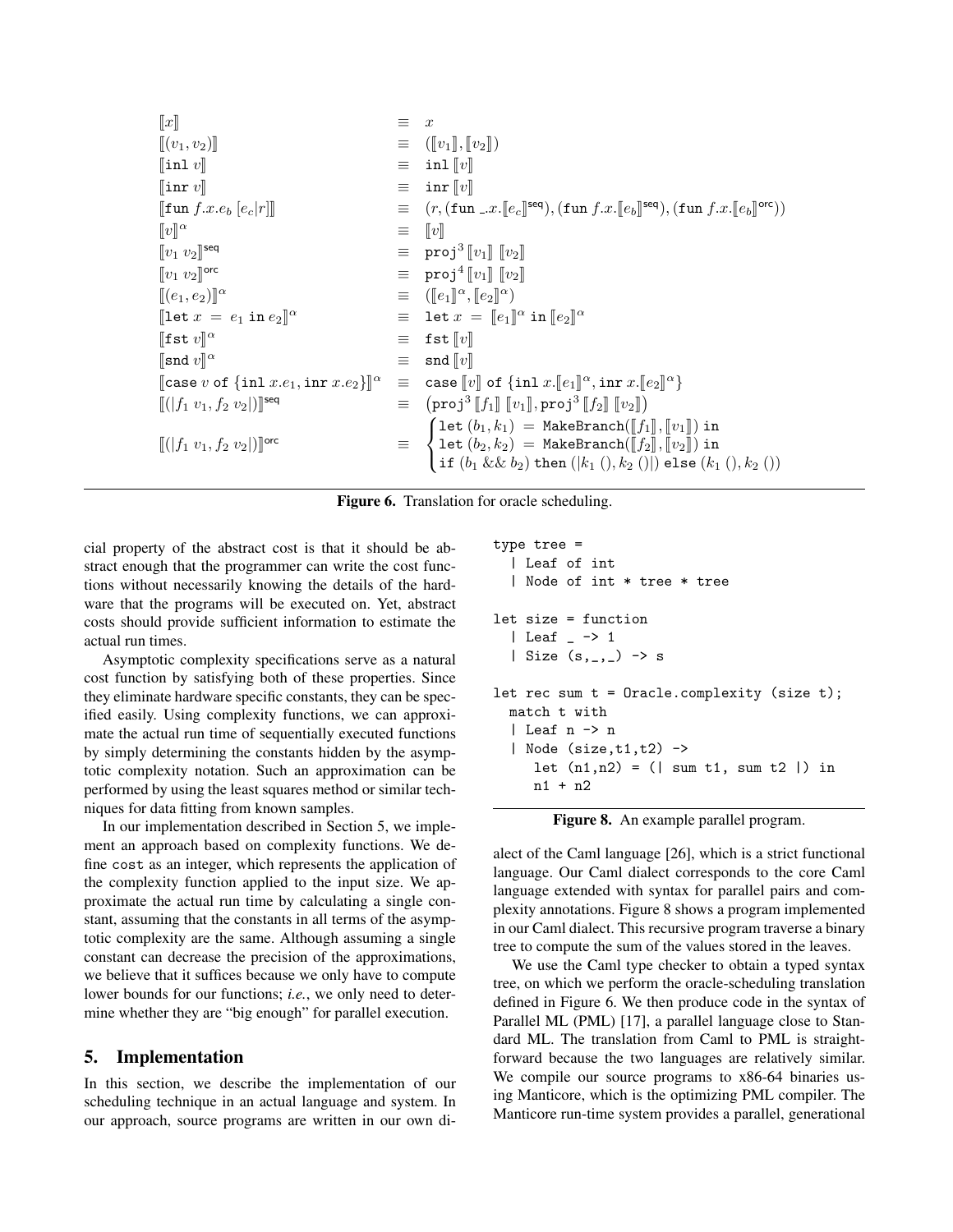garbage collector that is crucial for scaling to more than four processors, because functional programs, such as the ones we consider, often involve heavy garbage-collection loads. Further details on Manticore can be found elsewhere [16]. In the rest of this section, we explain how we compute the constant factors, and we also give a high-level description of the particular work-stealing scheduler on top of which we are building the implementation of our oracle scheduler.

*Run-time estimation of constants.* The goal of the oracle is to make relatively accurate execution time predictions at little cost. Our approach to implementing the oracle consists of evaluating a user-provided asymptotic complexity function, and then multiplying the result by an appropriate constant factor. Every function has its own constant factor, and the value for this constant factor is stored in the estimator data structure. In this section, we discuss the pratical implementation of the evaluation of constant factors.

In order for the measurement of the constant to be lightweight, we simply compute average values of the constant. The constant might evolve over time, for example if the current program is sharing the machine with another program, a series of memory reads by the other program may slow down the current program. For this reason, we do not just compute the average across the entire history, but instead maintain a moving average, that is, an average of the values gathered across a certain number of runs.

Maintaining averages is not entirely straightforward. One the one hand, storing data in a memory cell that is shared by all processors is not satisfying because it would involve some synchronization problems. On the other hand, using a different memory cell for every processor is not satisfying either, because it leads to slower updates of the constants when they change. In particular, in the beginning of the execution of a program it is important that all processors quickly share a relatively good estimate of the constant factors. For these reasons, we have opted for an approach that uses not only a shared memory cell but also one data structure local to every processor.

The shared memory cell associated with each estimator contains the estimated value for the constant that is read by all the processors when they need to predict execution times. The local data structures are used to accumulate statistics on the value of the constant. Those statistics are reported on a regular basis to the shared memory cell, by computing a weighted mean between the value previously stored in the shared memory cell and the value obtained out of the local data structure. We treat initializations somewhat specially: for the first few measures, a processor always begins by reporting its current average to the shared memory cell. This ensures a fast propagation of the information gathered from the first runs, so as to quickly improve the accuracy of the predictions.

When implementing the oracle, we faced three technical difficulties. First, we had to pay attention to the fact that the

memory cells allocated for the different processors are not allocated next to each other. Otherwise, those cells would fall in the same cache line, in which case writing in one of these cells would make the other cells be removed from caches, making subsequent reads more costly. Second, we observed that the time measures typically yield a few outliers. Those are typically due to the activity of the garbage collector or of another program being scheduled by the operating system on the same processor. Fortunately, we have found detecting these outliers to be relatively easy because the measured times are at least one or two orders of magnitude greater than the cutoff value. Third, the default system function that reports the time is only accurate by one microsecond. This is good enough when the cutoff is greater than 10 microseconds. However, if one were to aim for a smaller cutoff, which could be useful for programs exhibiting only a limited amount of parallelism, then more accurate techniques would be required, for example using the specific processor instructions for counting the number of processor cycles.

*Work stealing.* We implement our oracle scheme on top of the work stealing scheduler [11]. In this section we outline the particular implementation of work stealing that we selected from the Manticore system. Our purpose is to understand what exactly contributes to the scheduling cost  $\tau$  in our system.

In Manticore's work-stealing scheduler, all system processors are assigned to collaborate on the computation. Each processor owns a deque (doubly-ended queue) of tasks represented as thunks. Processors treat their own deques like call stacks. When a processor starts to evaluate a parallelpair expression, it creates a task for the second subexpression of the pair and pushes the task onto the bottom of the deque. Processors that have no work left try to *steal* tasks from others. More precisely, they repeatedly select a random processor and try to pop a task from this processor's deque.

Manticore's implementation of work stealing [34] adopts a code-specialization scheme, called clone translation, taken from Cilk-5's implementation  $[19]$ <sup>2</sup> With clone translation, each parallel-pair expression is compiled into two versions: the fast clone and the slow clone. The purpose of a fast clone is to optimize the code that corresponds to evaluating on the local processor, whereas the slow clone is used when the second branch of a parallel-pair is migrated to another processor. A common aspect of between clone translation and our oracle translation (Figure 6) is that both generate specialized code for the sequential case. But the clone translation differs in that there is no point at which parallelism is cut off entirely, as the fast clone may spawns subtasks.

The scheduling cost involved in the fast clone is a (small) constant, because it involves just a few local operations, but the scheduling cost of the slow clone is variable, because

<sup>&</sup>lt;sup>2</sup> In the Cilk-5 implementation, it is called clone compilation.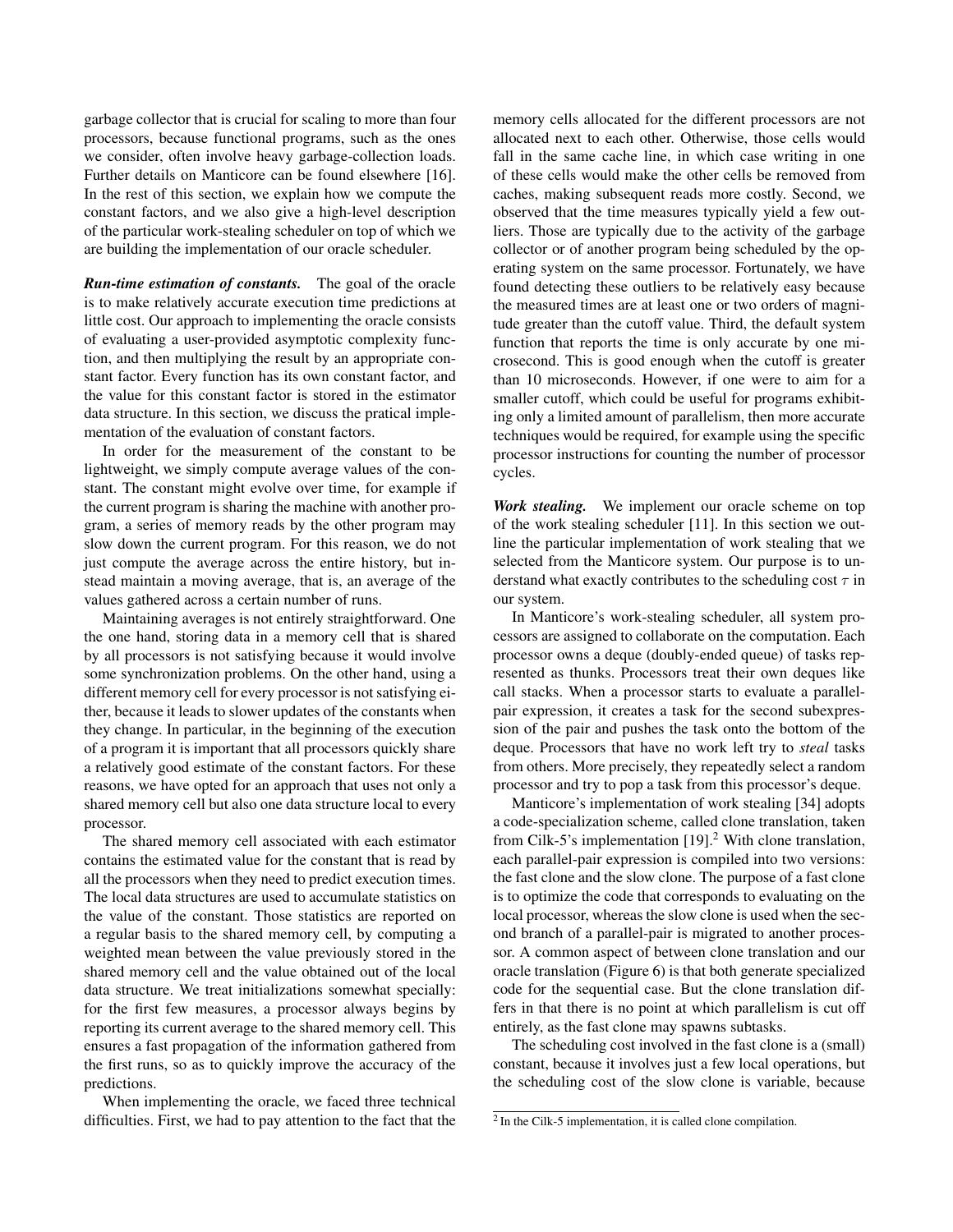it involves inter-processor communication. It is well established, both through analysis and experimentation, that (with high probability) no more than  $O(PD)$  steals occur during the evaluation [11]. So, for programs that exhibit parallel slackness  $(W \gg PD)$ , we do not need to take into account the cost of slow clones because there are relatively few of them. We focus only on the cost of creating fast clones, which correspond to the cost  $\tau$ . A fast clone needs to packages a task, push it onto the deque and later pop it from the deque. So, a fast clone is not quite as fast as the corresponding sequential code. The exact slowdown depend on the implementation, but in our case we have observed that a fast clone is 3 to 5 times slower than a simple function call.

## 6. Empirical Evaluation

In this section, we evaluate the effectiveness of our implementation through several experiments. We consider results from a range of benchmarks run on two machines with different architectures. The results show that, in each case, our oracle implementation improves on the plain work-stealing implementation. Furthermore, the results show that the oracle implementation scales well with up to sixteen processors.

*Machines.* Our AMD machine has four quad-core AMD Opteron 8380 processors running at 2.5GHz. Each core has 64Kb each of L1 instruction and data cache, and a 512Kb L<sub>2</sub> cache. Each processor has a 6Mb L<sub>3</sub> cache that is shared with the four cores of the processor. The system has 32Gb of RAM and runs Debian Linux (kernel version 2.6.31.6 amd64).

Our Intel machine has four eight-core Intel Xeon X7550 processors running at 2.0GHz. Each core has 32Kb each of L1 instruction and data cache and 256 Kb of L2 cache. Each processor has an 18Mb L3 cache that is shared by all eight cores. The system has 1Tb of RAM and runs Debian Linux (kernel version 2.6.32.22.1.amd64-smp). For uniformity, we consider results from just sixteen out of the thirty-two cores of the Intel machine.

*Measuring scheduling costs.* We report estimates of the task-creation overheads for each of our test machines. To estimate, we use a synthetic benchmark expression e whose evaluation sums integers between zero and 30 million using a parallel divide-and-conquer computation. We chose this particular expression because most of its evaluation time is spent evaluating parallel pairs.

First, we measure  $w_s$ : the time required for executing a sequentialized version of the program (a copy of the program where parallel tuples are systematically replaced with sequential tuples). This measure serves as the baseline. Second, we measure  $w_w$ : the time required for executing the program using work stealing, on a single processor. This measure is used to evaluated  $\tau$ . Third, we measure  $w_o$ : the time required for executing a version of the program with parallel tuples replaced with ordinary tuples but where we still call the oracle. This measure is used to evaluate  $\phi$ .

We then define the work-stealing overhead  $c_w = \frac{w_w}{w_s}$ . We estimate the cost  $\tau$  of creating a parallel task in work stealing by computing  $\frac{w_w - w_s}{n}$ , where *n* is the number of parallel pairs evaluated in the program. We also estimate the cost  $\phi$  of invoking the oracle by computing  $\frac{w_o - w_s}{m}$ , where m is the number of times the oracle is invoked. Our measures are as follows.

| Machine      | $C_{ii}$ | $\tau$ ( $\mu$ s) | $\phi$ ( $\mu$ s) |
|--------------|----------|-------------------|-------------------|
| AMD          | 4.86     | 0.09              | 0.18              |
| <b>Intel</b> | 3.90     | 0.18              | 0.94              |

The first column indicates that work stealing alone can induce a slowdown by a factor of 4 or 5, for programs that create a huge number of parallel tuples. Column two indicates that the cost of creating parallel task  $\tau$  is significant, taking roughly between 200 and 350 processor cycles. The last column suggests that the oracle cost  $\phi$  is of the same order of magnitude ( $\phi$  is 2 to 5 times larger than  $\tau$ ).

To determine a value for  $\kappa$ , we use the formula  $\frac{\mu(\tau + \gamma \phi)}{r}$ from §3.2. Recall that  $r$  is the targette overhead for scheduling costs. We aim for  $r = 10\%$ . Our oracle appears to be always accurate within a factor 2, so we set  $\mu = 2$ . Our benchmark programs are fairly regular, so we take  $\gamma = 3$ . We then use the values for  $\tau$  and  $\phi$  specific to the machine and evaluate the formula  $\frac{\mu(\tau + \gamma \phi)}{r}$ . We obtain  $13 \mu s$  for the AMD machine and  $60\mu s$  for the Intel machine. However, we were not able to use a cutoff as small as  $13\mu s$  because the time function that we are using is only accurate up to  $1\mu s$ . For this reason, we doubled the value to  $26\mu s$ . (One possibility to achieve greater accuracy would be to use architecturespecific registers that are able to report on the number of processor cycles involved in the execution of a task.)

In our experiments, we used  $\kappa = 26 \mu s$  on the AMD machine and  $\kappa = 61 \mu s$  on the Intel machine.

*Benchmarks.* We used five benchmarks in our empirical evaluation. Each benchmark program was originally written by other researchers and ported to our dialect of Caml.

The Quicksort benchmark sorts a sequence of 2 million integers. Our program is adapted from a functional, treebased algorithm [6]. The algorithm runs with  $O(n \log n)$  raw work and  $O(\log^2 n)$  raw depth, where n is the length of the sequence. Sequences of integers are represented as binary trees in which sequence elements are stored at leaf nodes and each internal node caches the number of leaves contained in its subtree.

The Quickhull benchmark calculates the convex hull of a sequence of 3 million points contained in 2-d space. The algorithm runs with  $O(n \log n)$  raw work and  $O(\log^2 n)$  raw depth, where  $n$  is the length of the sequence. The representation of points is similar to that of Quicksort, except that leaves store 2-d points instead of integers.

The Barnes-Hut benchmark is an  $n$ -body simulation that calculates the gravitational forces between  $n$  particles as they move through 2-d space [4]. The Barnes-Hut compu-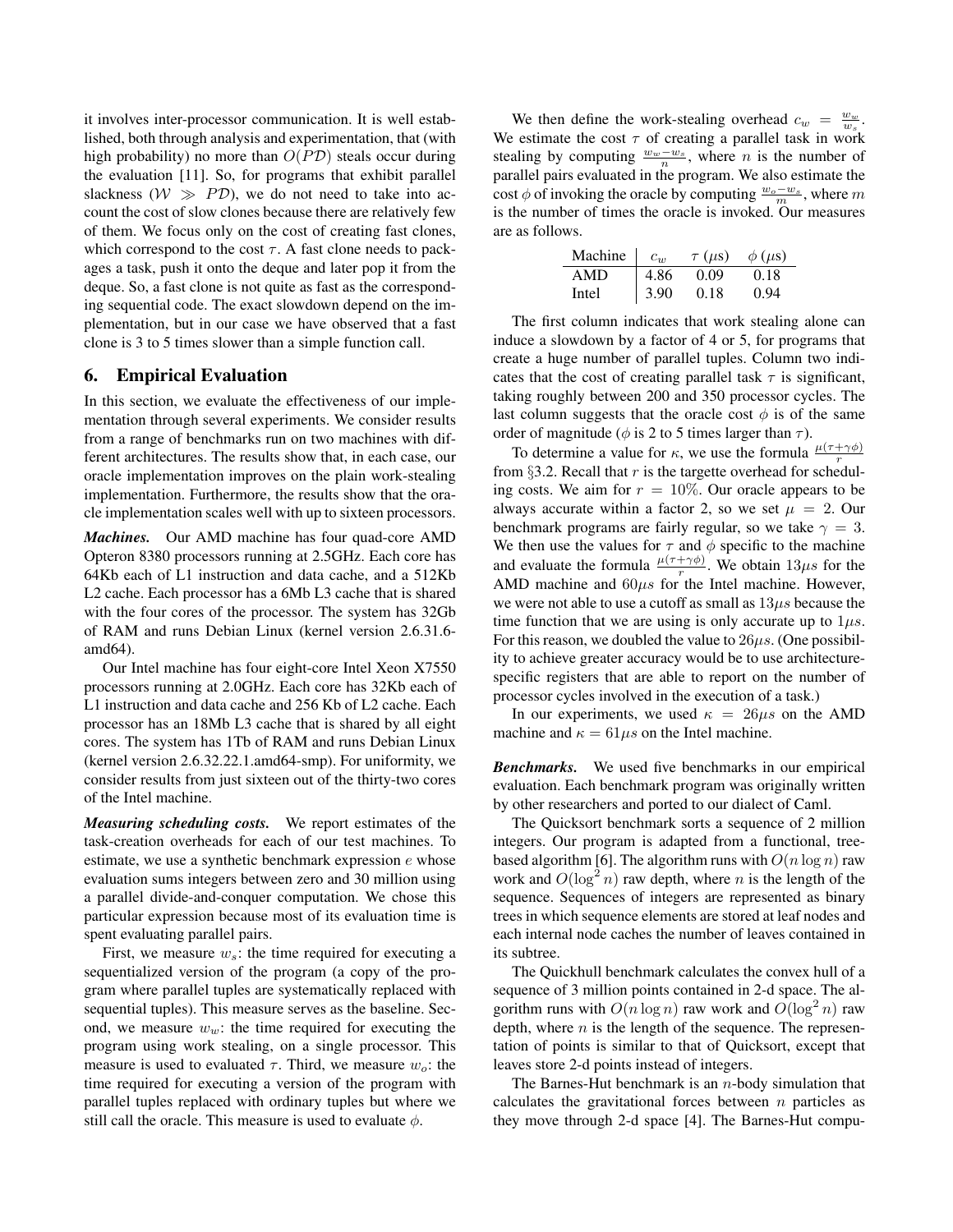

Figure 9. Comparison of the speedup on sixteen processors. Higher bars are better.



Figure 10. Comparison of execution times (normalized) on a single processor. Lower bars are better.

tation consists of two phases. In the first, the simulation volume is divided into square cells via a quadtree, so that only particles from nearby cells need to be handled individually and particles from distant cells can be grouped together and treated as large particles. The second phase calculates gravitational forces using the quadtree to accelerate the computation. The algorithm runs with  $O(n \log n)$  raw work and  $O(\log n)$  raw depth. Our benchmark runs 10 iterations over 100,000 particles generated from a random Plummer distribution [33]. The program is adapted from a Data-Parallel Haskell program [31]. The representation we use for sequences of particles is similar to that of Quicksort.

The SMVM benchmark multiplies an  $m \times n$  matrix with an  $n \times 1$  dense vector. Our sparse matrix is stored in the compressed sparse-row format. The program contains parallelism both between dot products and within individual dot products. We use a sparse matrix of dimension  $m = 500,000$ and  $n = 448,000$ , containing 50,400,000 nonzero values.

The DMM benchmark multiplies two dense, square  $n \times n$ matrices using the recursive divide-and-conquer algorithm of Frens and Wise [18]. We have recursion go down to scalar elements. The algorithm runs with  $O(n^3)$  raw work and  $O(\log n)$  raw depth. We selected  $n = 512$ .

*Implementing complexity functions.* Our aim is to make complexity functions fast, ideally constant time, so that we can keep oracle costs low. But observe that, in order to complete in constant time, the complexity function needs access to the input size in constant time. For four of our benchmark programs, no modifications to the algorithm is necessary, because the relevant data structures are already decorated with sufficient size information. The only one for which we make special provisions is SMVM. The issue concerns a subproblem of SMVM called segmented sums [9]. In segmented sums, our input is an array of arrays of scalars, *e.g.*,

$$
\left[ [8, 3, 9], [2], [3, 1][5] \right]
$$

whose underlying representation is in segmented format. The segmented format consists of a pair of arrays, where the first array contains all the elements of the subarrays and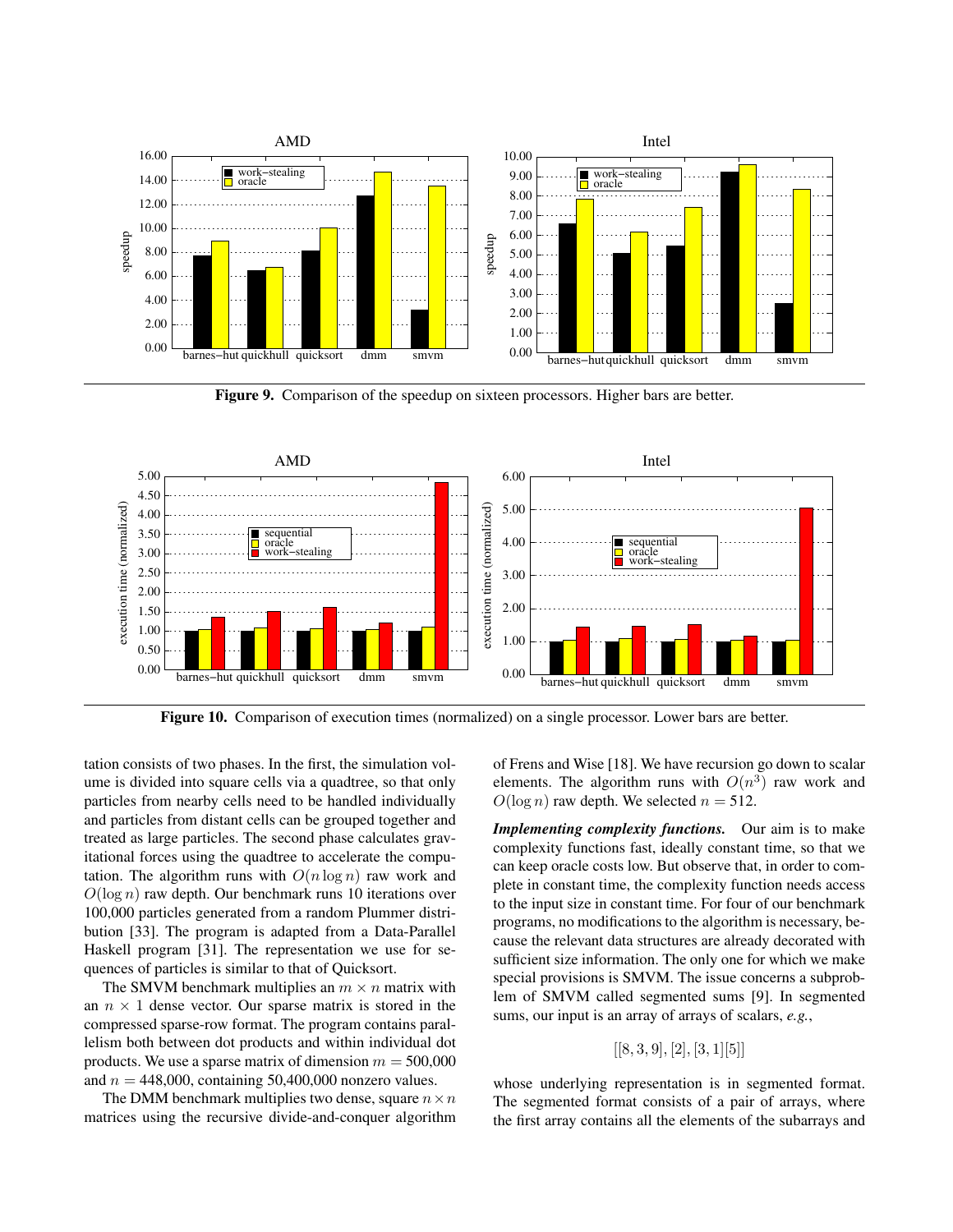second contains the lengths of the subarrays.

$$
\left([8,3,9,2,3,1,5],[3,1,2,1]\right)
$$

The second array is called the segment descriptor. The objective is to compute the sum of each subarray,

$$
[20, 2, 4, 5],
$$

There are two sources of parallelism in segmented sums: (1) within the summation of each subarray and (2) between different subarray sums. We use divide-and-conquer algorithms to solve each case. In the first case, our algorithm is just an array summation, and thus the complexity function is straightforward to compute in constant time from the segment descriptor. The second case is where we make the special provisions. For this case, we use a parallel array-map algorithm to compute all the subarray sums in parallel. The issue is that the complexity of performing a group of subarray sums is proportional to the sum of the sizes of those subarrays. So, to obtain this size information in constant time, we modify our segmented-array representation slightly so that we store a cached tree of subarray sizes rather than just a flat array of subarray sizes.



To summarize, in order to write a constant-time complexity function, we changed the existing SMVM program to use a tree data structure, where originally there was an array data structure. Building the tree can be done in parallel, and the cost of building can be amortized away by reusing the sparse matrix multiple times, as is typically done in iterative solvers.

*Performance.* For every benchmark, we measure several values.  $T_{\text{seq}}$  denotes the time to execute the sequential version of the program. We obtain the sequential version of the program by replacing each parallel tuple with an ordinary tuple and erasing complexity functions, so that the sequential version includes none of the task-creation overheads.  $T_{\text{par}}^P$ denotes the execution time with work stealing on P processors.  $T_{\text{orc}}^P$  denotes the execution time of our oracle-based work stealing on P processors.

The most important results of our experiments come from comparing plain work stealing and our oracle-based work stealing side by side. Figure 9 shows the speedup on sixteen processors for each of our benchmarks, that is, the values  $T_{\text{par}}^{16}/T_{\text{seq}}$  and  $T_{\text{orc}}^{16}/T_{\text{seq}}$ . The speedups show that, on sixteen cores, our oracle implementation is always between 4% and 76% faster than work stealing.

The fact that some benchmarks benefit more from our oracle implementation than others is explained by Figure 10. This plot shows execution time for one processor, normalized with respect to the sequential execution times. In other



Figure 11. Comparison between work stealing and oracle.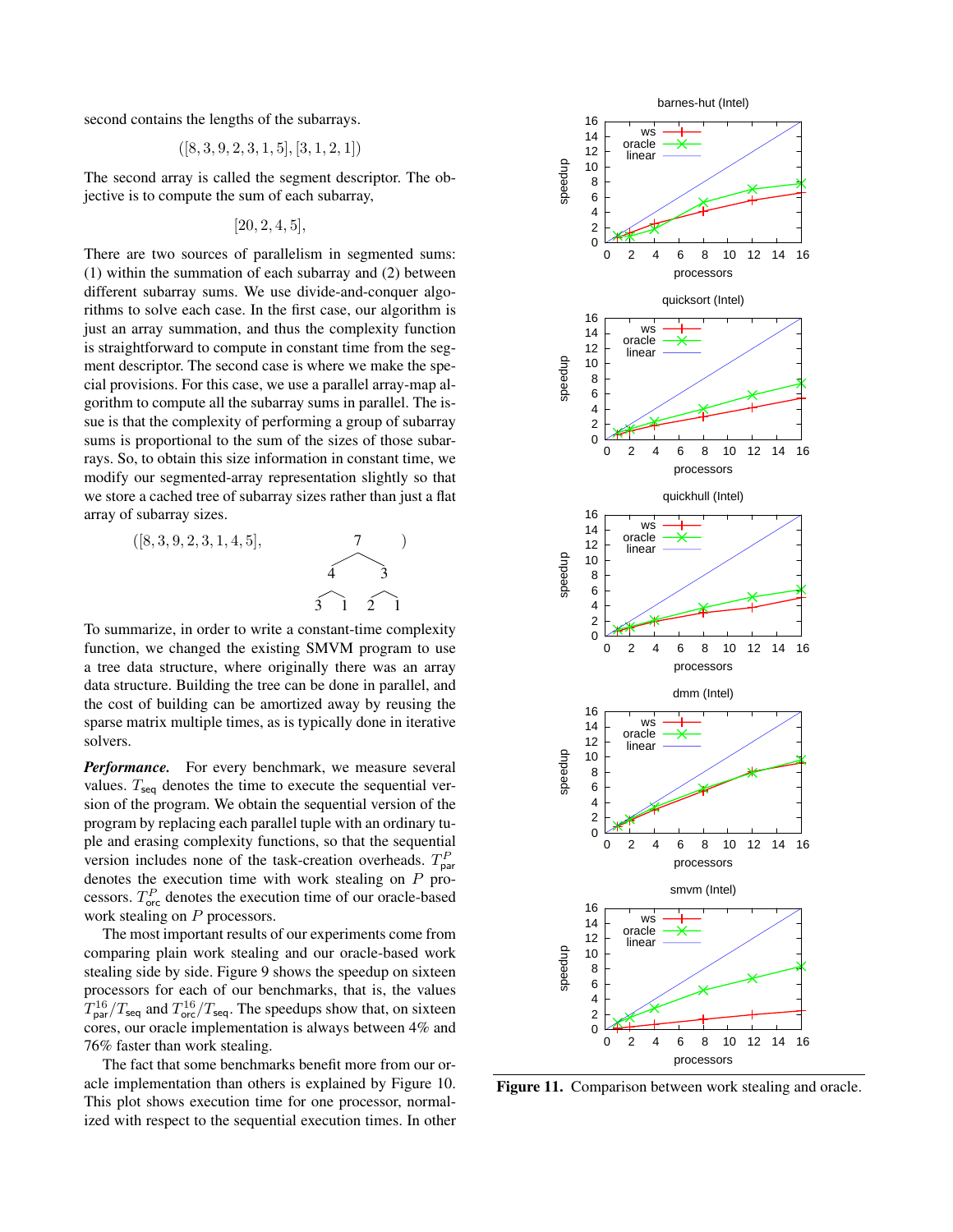words, the values plotted are 1,  $T_{\text{occ}}^1/T_{\text{seq}}$  and  $T_{\text{par}}^1/T_{\text{seq}}$ . The values  $T_{\text{orc}}^1/T_{\text{seq}}$  range from 1.03 to 1.13 (with an average of 1.07), indicating that the task-creation overheads in the oracle implementation do not exceed 13% of the raw work in any benchmark. The cases where we observe large improvements in speedup are the same cases where there is a large difference bewteen sequential execution time and plain work-stealing execution time. When the difference is large, there is much room for our implementation to improve on work stealing, whereas when the difference is small we can only improve the execution time by a limited factor.

Figure 11 shows speedup curves for each of our experiments, that is, values of  $T_{\text{par}}^P/T_{\text{seq}}$  and  $T_{\text{orc}}^P/T_{\text{seq}}$  against the number of processors  $P$  on our Intel machine; the measurements on the AMD machine show similar trends but quantitatively better results for the oracle versions.

The curves show that our oracle implementation generally scales well up to sixteen processors.

There is one exception, which is the quickhull benchmark on the AMD machine. For this benchmark, the curve tails off after reaching twelve processors. We need to conduct further experiments to understand the cause, which is probably due to a lack of parallelism in the program. Notice, however, that our scheduler does not fall below work stealing.

# 7. Related Work

*Cutting off excess parallelism.* This study is not the first to propose using cost prediction to determine when to cut off parallelism. One approach, developed in early work in functional programing, uses list size to determine cut offs [24]. Using list size alone is limited, because the technique assumes linear work complexity for every parallel operation.

Another way to handle cost prediction is to use the depth and height of the recursion tree [30, 42]. But depth and height are not, in general, the most direct means to predict the execution time of subcomputations. In our oracle scheduling, we ask for either the programmer or compiler to provide for each function a cost function that expresses the asymptotic cost of applying the function.

Lopez *et. al.* take this approach as well, but in the context of logic programming [27]. On the surface, their technique is similar to our oracle scheduling, except that their cost estimators do not utilize profiling to estimate constant factors. An approach without constant-factor estimation is overly simplistic for modern processors, because it relies on complexity function predicting execution time exactly. On modern processors, execution time depends heavily on factors such as caching, pipelining, *etc.* and it is not feasible in general to predict execution time from a complexity function alone.

*Reducing per-task costs.* One approach to the granularity problem is to focus on reducing the costs associated with tasks, rather than limiting how many tasks get created. This approach is taken by implementations of work stealing with lazy task creation [15, 19, 23, 28, 34, 36]. In lazy task creation, the work stealing scheduler is implemented so as to avoid, in the common case, the major scheduling costs, in particular, those of inter-processor communication. But, in even the most efficient lazy task creation, there is still a non-negligable scheduling cost for each implicit thread.

Lazy Binary Splitting (LBS) is an improvement to lazy task creation that applies to parallel loops [40]. The crucial optimization comes from extending the representation of a task so that multiple loop iterations can be packed into a single task. This representation enables the scheduler to both avoid creating closures and executing deque operations for most iterations. A limitation of LBS is that it addresses only parallel loops whose iteration space is over integers. Lazy Tree Splitting (LTS) generalizes LBS to handle parallel aggregate operations that produce and consume trees, such as map and reduce [5]. LTS is limited, however, by the fact that it requires a special cursor data structure to be defined for each tree data structure.

*Amortizing per-task costs.* Feitelson *et al.* study the granularity problem in the setting of distributed computing [2], where the crucial issue is how to minimize the cost of interprocessor communication. In their setting, the granularity problem is modeled as a staging problem, in which there are two stages. The first stage consists of a set of processorlocal task pools and the second stage consists of a global task pool. Moving a task to the global task pool requires interprocessor communication. The crucial decision is how often each processor should promote tasks from its local task pool to the global task pool. We consider a different model of staging in which there is one stage for parallel evaluation and one for sequential evaluation.

The approach proposed by Feitelson *et al.* is based on an online algorithm called CG. In this approach, it is assumed that the cost of moving a task to the global task pool is an integer constant, called g. The basic idea is to use amortization to reduce the scheduling total cost of moving tasks to the global task pool. In particular, for each task that is moved to the global task pool, CG ensures that there are at least  $q + 1$  tasks added to the local task pool. Narlikar describes a similar approach based on an algorithm called DFDeques [29]. Just as with work stealing, even though the scheduler can avoid the communication costs in the common case, the scheduler still has to pay a non-negligable cost for each implicit thread.

*Flattening and fusion.* Flattening is a well-known program transformation for nested parallel languages [10]. Implementations of flattening include NESL [8] and Data Parallel Haskell [32]. Flattening transforms the program into a form that maps well onto SIMD architectures. Flattened programs are typically much simpler to schedule at run time than nested programs, because much of the schedule is predetermined by the flattening [38]. Controlling the granularity of such programs is correspondingly much simpler than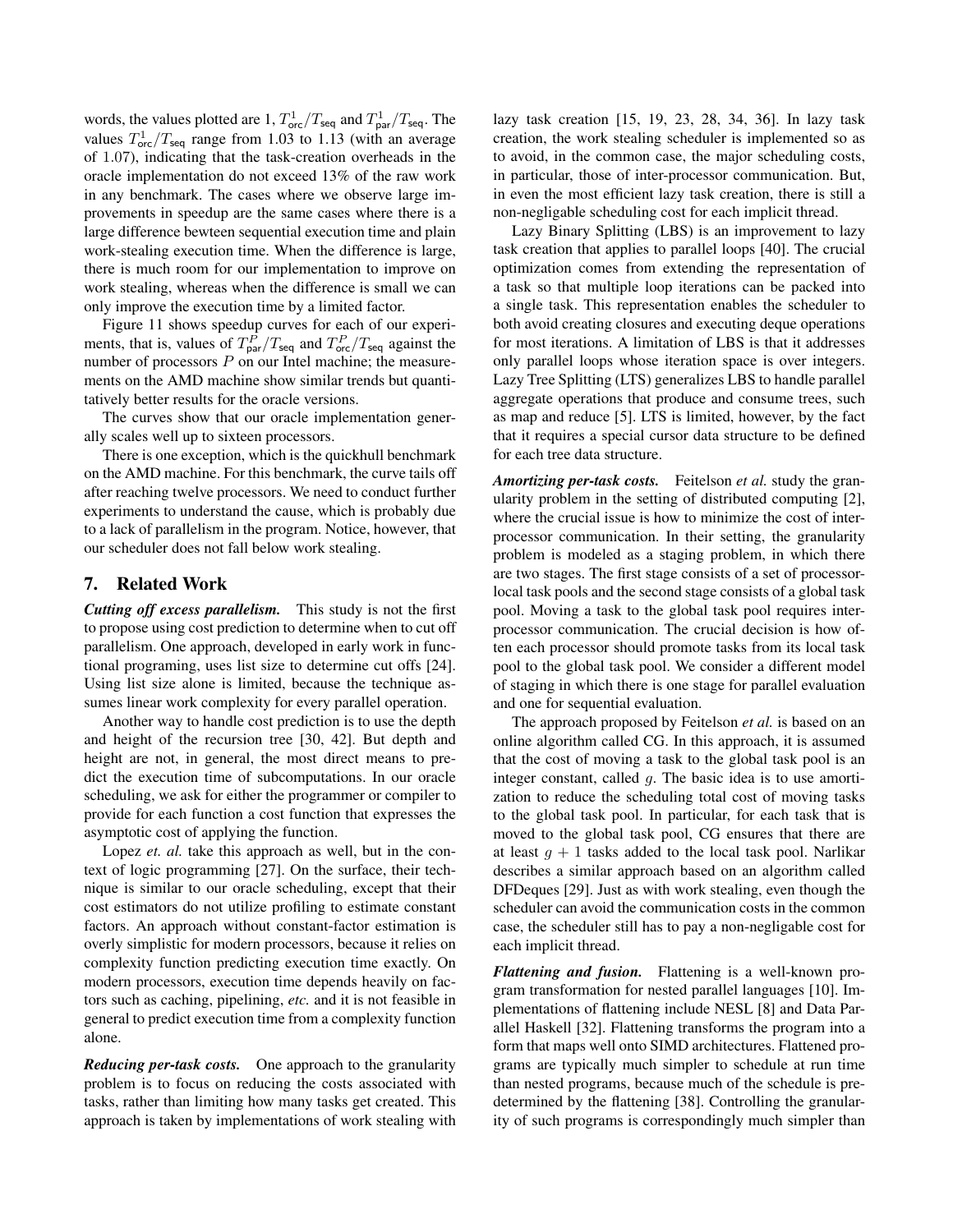in general. A limitation of existing flattening is that certain classes of programs generated by the translation suffer from space inefficiency [7], as a consequence of the transformation making changes to data structures defined in the program. Our transformation involves no such changes.

The NESL [8] and Data Parallel Haskell [32] compilers implement fusion transformation in order to increase granularity. Fusion transforms the program to eliminate redundant synchronization points and intermediate arrays. Although fusion reduces scheduling costs by combining adjacent parallel loops, it is not relevant to controlling granularity within loops. As such, fusion is orthogonal to our oracle based approach.

*Cost Semantics.* To give an accurate accounting of taskcreation of overheads in implicitly parallel languages we use a cost semantics, where evaluation steps (derivation rules) are decorated with work and depth information or "costs". This information can then be used to directly to bound running time on parallel computers by using standard scheduling theorems that realize Brent's bound. Many previous approaches also use the same technique to study work-depth properties, some of which also make precise the relationship between cost semantics and the standard directed-acyclicgraph models [6, 7, 39]. The idea of instrumenting evaluations to generate cost information goes back to the early 90s [35, 37].

*Inferring Complexity Bounds.* Our implementation of oracle scheduling requires the programmer to enter complexity bounds for all parallel tasks. In some cases, these bounds can be inferred by various static analyses, for example, using type-based and other static analyses (e.g., [14, 25]), symbolic techniques (e.g., [20, 21]). Our approach can benefit from these approaches by reducing the programmer burden, making it ultimately easier to use the proposed techniques in practice.

# 8. Conclusion

In this paper, we propose a solution to the granularity-control problem. We prove that an oracle that can approximate the sizes of parallel tasks in constant time within a constant factor of accuracy can be used to reduce the task creation overheads to any desired constant fraction for a reasonably broad class of computations. We describe how such an oracle can be integrated with any scheduler to support what we call oracle scheduling. We realize oracle scheduling in practice by requiring the programmer to enter asymptotic complexity annotations for parallel tasks and by judicious use of runtime profiling. Consistently with our theoretical analysis, our experiments show that oracle scheduling can reduce task creation overheads to a small fraction of the sequential time without hurting parallel scalability.

## References

- [1] Umut A. Acar, Guy E. Blelloch, and Robert D. Blumofe. The data locality of work stealing. *Theory of Computing Systems (TOCS)*, 35(3):321—347, 2002.
- [2] Gad Aharoni, Dror G. Feitelson, and Amnon Barak. A runtime algorithm for managing the granularity of parallel functional programs. *Journal of Functional Programming*, 2:387– 405, 1992.
- [3] Nimar S. Arora, Robert D. Blumofe, and C. Greg Plaxton. Thread scheduling for multiprogrammed multiprocessors. In *Proceedings of the tenth annual ACM symposium on Parallel algorithms and architectures*, SPAA '98, pages 119–129. ACM Press, 1998.
- [4] Josh Barnes and Piet Hut. A hierarchical  $O(N \log N)$  force calculation algorithm. *Nature*, 324:446–449, December 1986.
- [5] Lars Bergstrom, Matthew Fluet, Mike Rainey, John Reppy, and Adam Shaw. Lazy tree splitting. In *ICFP 2010*, pages 93–104. ACM Press, September 2010.
- [6] Guy Blelloch and John Greiner. Parallelism in sequential functional languages. In *FPCA '95: Proceedings of the 7th International Conference on Functional Programming Languages and Computer Architecture*, pages 226–237, 1995.
- [7] Guy E. Blelloch and John Greiner. A provable time and space efficient implementation of NESL. In *Proceedings of the 1st ACM SIGPLAN International Conference on Functional Programming*, pages 213–225. ACM, 1996.
- [8] Guy E. Blelloch, Jonathan C. Hardwick, Jay Sipelstein, Marco Zagha, and Siddhartha Chatterjee. Implementation of a portable nested data-parallel language. *J. Parallel Distrib. Comput.*, 21(1):4–14, 1994.
- [9] Guy E. Blelloch, Michael A. Heroux, and Marco Zagha. Segmented operations for sparse matrix computation on vector multiprocessors. Technical Report CMU-CS-93-173, School of Computer Science, Carnegie Mellon University, August 1993.
- [10] Guy E. Blelloch and Gary W. Sabot. Compiling collectionoriented languages onto massively parallel computers. *Journal of Parallel and Distributed Computing*, 8:119–134, February 1990.
- [11] R.D. Blumofe and C.E. Leiserson. Scheduling multithreaded computations by work stealing. *Annual IEEE Symposium on Foundations of Computer Science*, 0:356–368, 1994.
- [12] Robert D. Blumofe, Christopher F. Joerg, Bradley C. Kuszmaul, Charles E. Leiserson, Keith H. Randall, and Yuli Zhou. Cilk: an efficient multithreaded runtime system. In *PPOPP '95: Proceedings of the fifth ACM SIGPLAN Symposium on Principles and practice of parallel programming*, pages 207– 216. ACM, 1995.
- [13] Richard P. Brent. The parallel evaluation of general arithmetic expressions. *Journal of the ACM*, 21(2):201–206, 1974.
- [14] Karl Crary and Stephnie Weirich. Resource bound certification. In *Proceedings of the 27th ACM SIGPLAN-SIGACT symposium on Principles of programming languages*, POPL '00, pages 184–198. ACM, 2000.